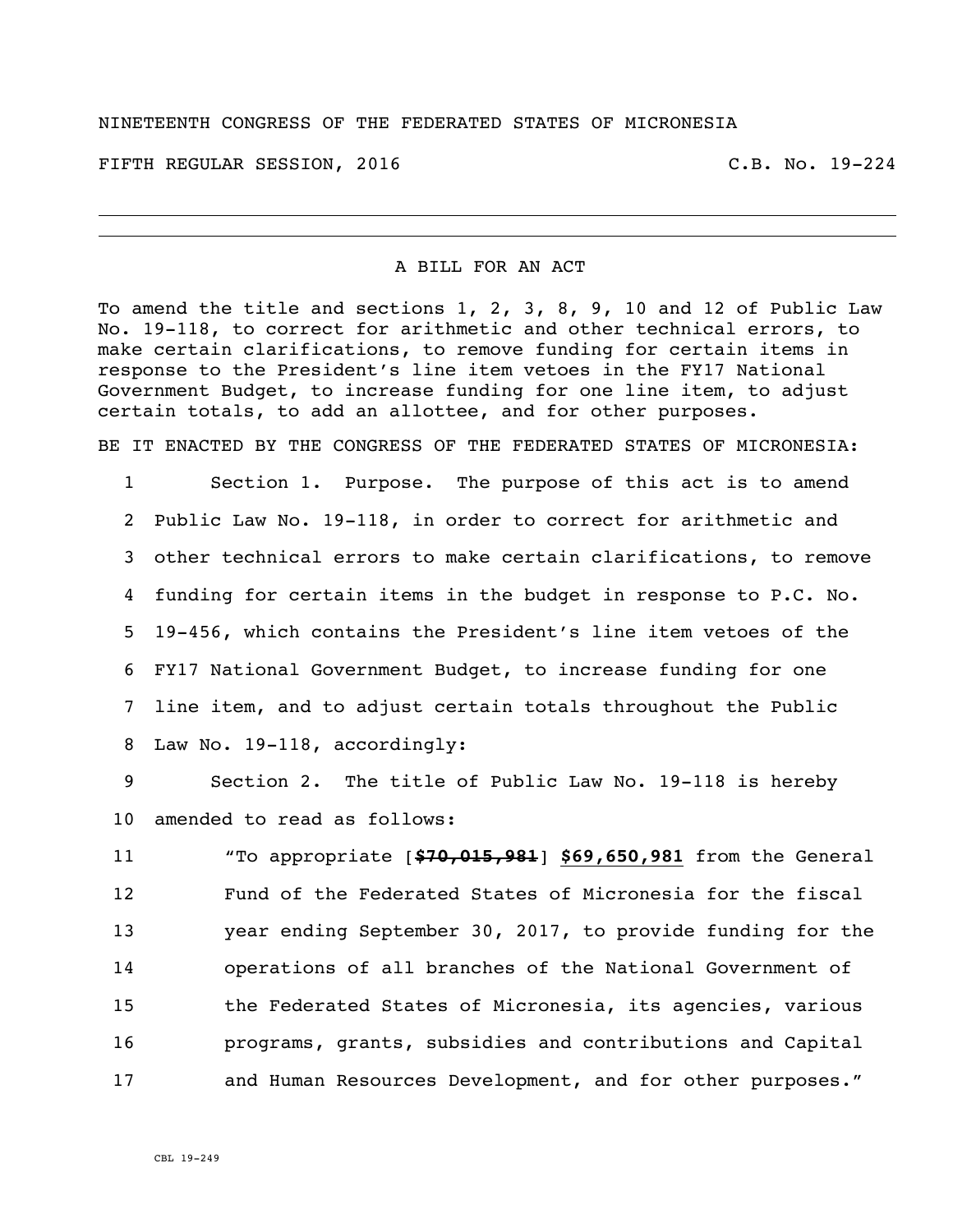Section 3. Section 1 of Public Law No. 19-118 is hereby amended to read as follows: 3 "Section 1. [Title.] Purpose. The [title] purpose of this act is as follows: To appropriate the sum of [**\$70,015,981**] **\$69,650,981** from the General Fund of the Federated States of Micronesia for the fiscal year ending September 30, 2017, for the purpose of funding the operations of all branches of the National Government of the Federated States of Micronesia, its agencies, various programs, grants, subsidies and contributions and Capital and Human Resources Development. The National Government's share of the Amended Compact funds has been reduced to zero; EXCEPT THAT, the National Government will retain 10 percent of the Supplemental Education Grant funds as is reflected in the budget for the Department of Education. The sum appropriated herein shall be apportioned as follows:" Section 4. Section 2 of Public Law No. 19-118 is hereby amended to read as follows: "Section 2. Operating Expenses of the Executive Branch. The sum of [**\$18,199,317**] **\$18,099,317** or so much thereof as may be necessary, is hereby appropriated from the General Fund of the Federated States of Micronesia for the fiscal year ending September 30, 2017, for the purpose of funding

the operations of the Executive Branch of the National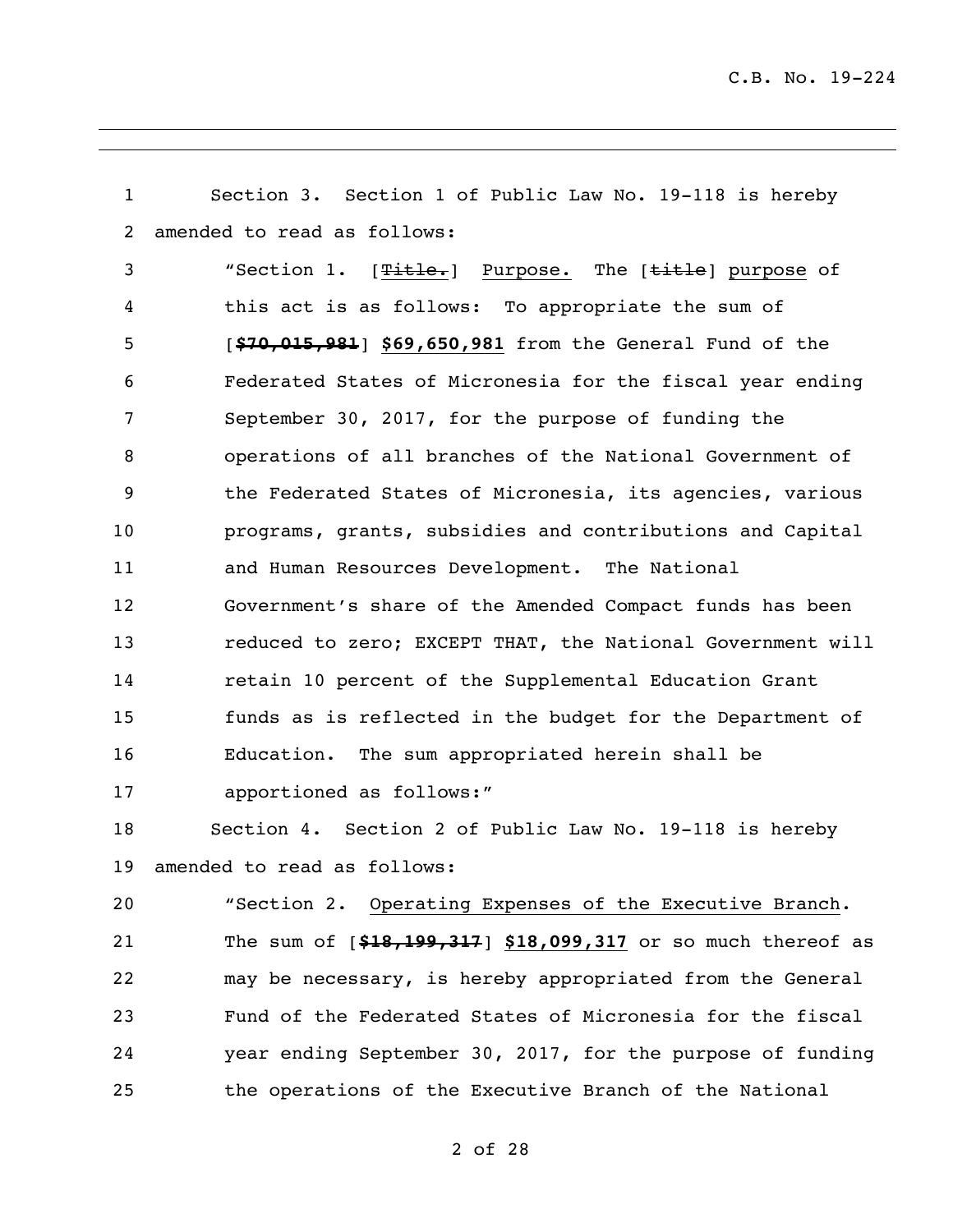| $\mathbf{1}$   | Government during the fiscal year 2017. The sum              |
|----------------|--------------------------------------------------------------|
| $\overline{2}$ | appropriated by this section shall be apportioned as         |
| 3              | follows:                                                     |
| 4              | (1) Office of the President.                                 |
| 5              | The sum of $[$18,199,317]$ \$1,192,567 or so much thereof as |
| 6              | may be necessary, for the operations of the Office of the    |
| 7              | President during the fiscal year 2017. The sum               |
| 8              | appropriated herein shall be apportioned as follows:         |
| 9              | 470,067                                                      |
| 10             | 190,000                                                      |
| 11             | Contractual Services<br>431,000                              |
| 12             | 99,000                                                       |
| 13             | 2,500<br>Fixed Assets                                        |
| 14             | (2) Department of Foreign Affairs.                           |
| 15             | The sum of $[44,563,881]$ \$4,463,881, or so much thereof as |
| 16             | may be necessary, for the operations of the Department of    |
| 17             | Foreign Affairs during the fiscal year 2017. The sum         |
| 18             | appropriated herein shall be apportioned as follows:         |
| 19             | 1,488,332                                                    |
| 20             | 333,710                                                      |
| 21             | 2,265,087                                                    |
| 22             | 307,202                                                      |
| 23             | 69,550<br>Fixed Assets                                       |
| 24             | (3) Department of Finance and Administration.                |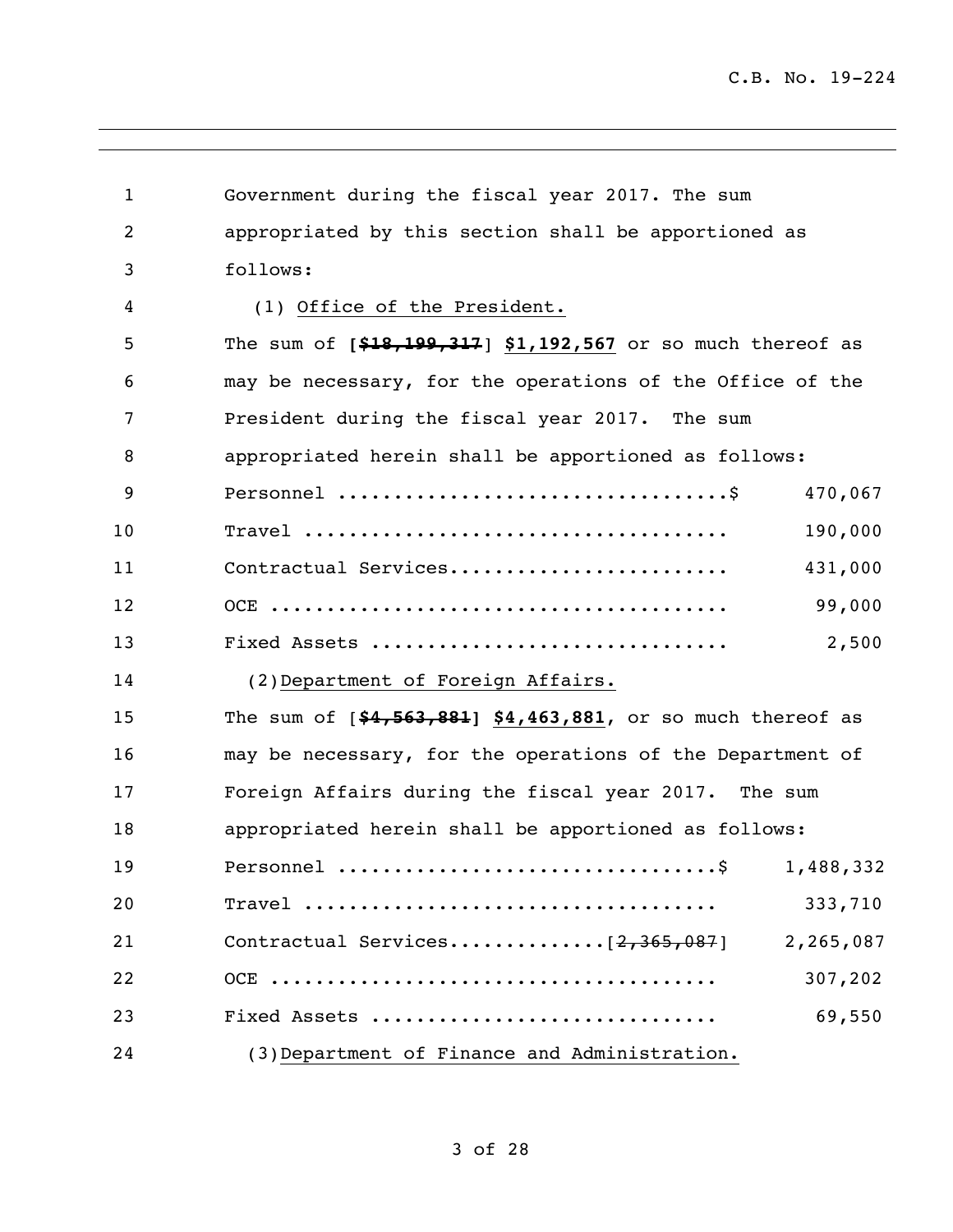| 1  | The sum of $$2,532,058$ , or so much thereof as may be     |           |
|----|------------------------------------------------------------|-----------|
| 2  | necessary, for the operations of the Department of Finance |           |
| 3  | and Administration during the fiscal year 2017. The sum    |           |
| 4  | appropriated herein shall be apportioned as follows:       |           |
| 5  |                                                            | 1,731,879 |
| 6  |                                                            | 200,401   |
| 7  | Contractual Services                                       | 273,966   |
| 8  |                                                            | 245,812   |
| 9  | Fixed Assets                                               | 80,000    |
| 10 | (4) Department of Resources and Development.               |           |
| 11 | The sum of \$1,259,931, or so much thereof as may be       |           |
| 12 | necessary, for the operations of the Department of         |           |
| 13 | Resources and Development during the fiscal year 2017. The |           |
| 14 | sum appropriated herein shall be apportioned as follows:   |           |
| 15 |                                                            | 829,195   |
| 16 |                                                            | 188,698   |
| 17 | Contractual Services (where \$30,000 is to be used         |           |
| 18 | for the Trade Advisor contract under the Division          |           |
| 19 | of Trade and Investment) $[48, 250]$ 78,250                |           |
| 20 |                                                            | 162,288   |
| 21 | Fixed Assets                                               | 1,500     |
| 22 | (5) Department of Transportation, Communications and       |           |
| 23 | Infrastructure.                                            |           |
| 24 | The sum of \$2,476,256, or so much thereof as may be       |           |
| 25 | necessary, for the operations of the Department of         |           |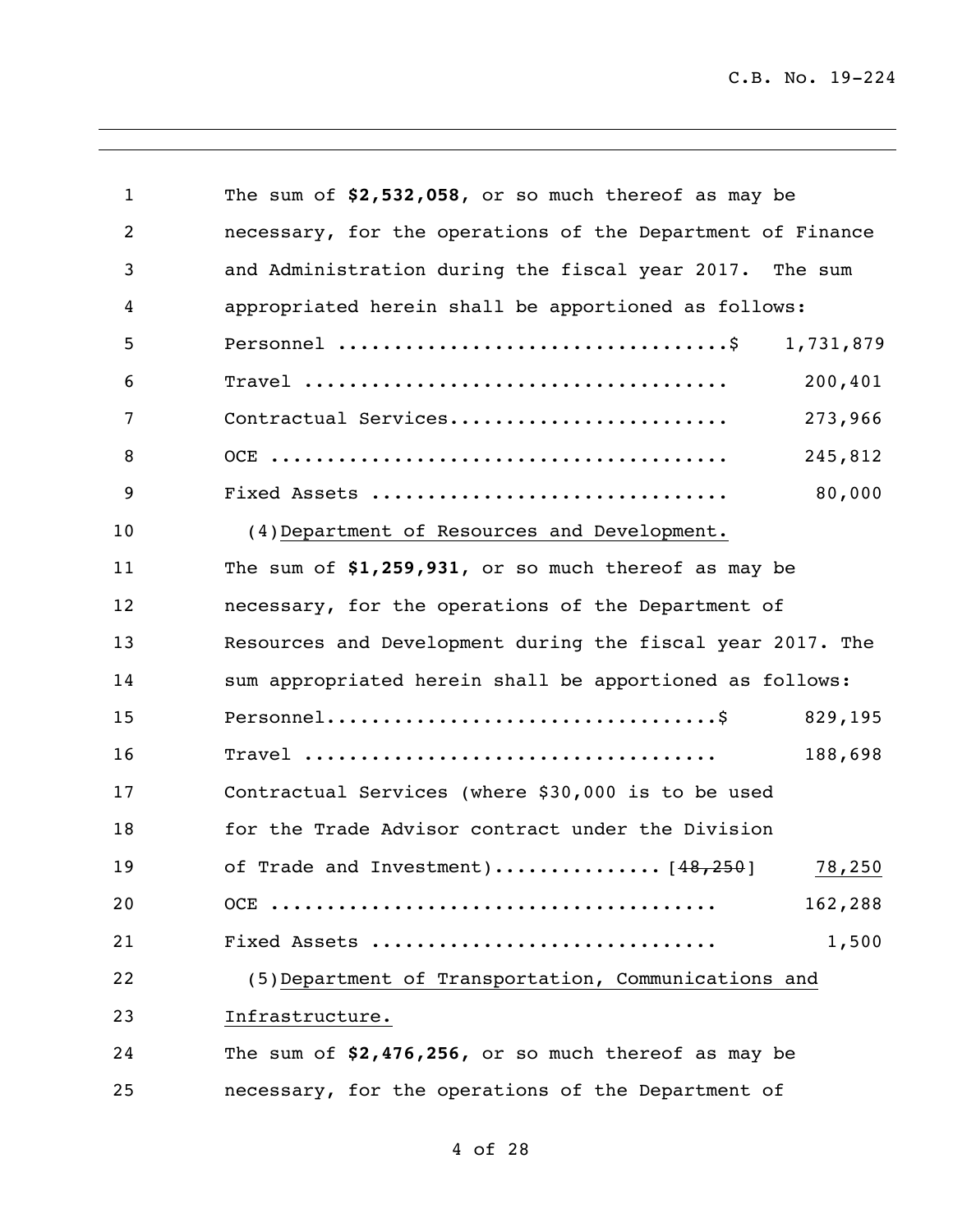| $\mathbf{1}$   | Transportation, Communications and Infrastructure during   |  |
|----------------|------------------------------------------------------------|--|
| $\overline{2}$ | the fiscal year 2017. The sum appropriated herein shall be |  |
| 3              | apportioned as follows:                                    |  |
| 4              | 552,077                                                    |  |
| 5              | 237,355                                                    |  |
| 6              | Contractual Services<br>1,618,579                          |  |
| 7              | 68,245                                                     |  |
| 8              | Fixed Assets<br>$-0-$                                      |  |
| 9              | (6) Department of Health and Social Affairs.               |  |
| 10             | The sum of \$779,279, or so much thereof as may be         |  |
| 11             | necessary, for the operations of the Department of Health  |  |
| 12             | and Social Affairs during the fiscal year 2017. The sum    |  |
| 13             | appropriated herein shall be apportioned as follows:       |  |
| 14             | 448,765                                                    |  |
| 15             | 130,246                                                    |  |
| 16             | Contractual Services<br>108,617                            |  |
| 17             | 90,151                                                     |  |
| 18             | Fixed Assets<br>1,500                                      |  |
| 19             | (7)Department of Education.                                |  |
| 20             | The sum of \$804,247, or so much thereof as may be         |  |
| 21             | necessary, for the operations of the Department of         |  |
| 22             | Education during the fiscal year 2017. Of the total        |  |
| 23             | amount of funds appropriated herein, \$366,598 shall be    |  |
| 24             | deemed to come from funds available under the Supplemental |  |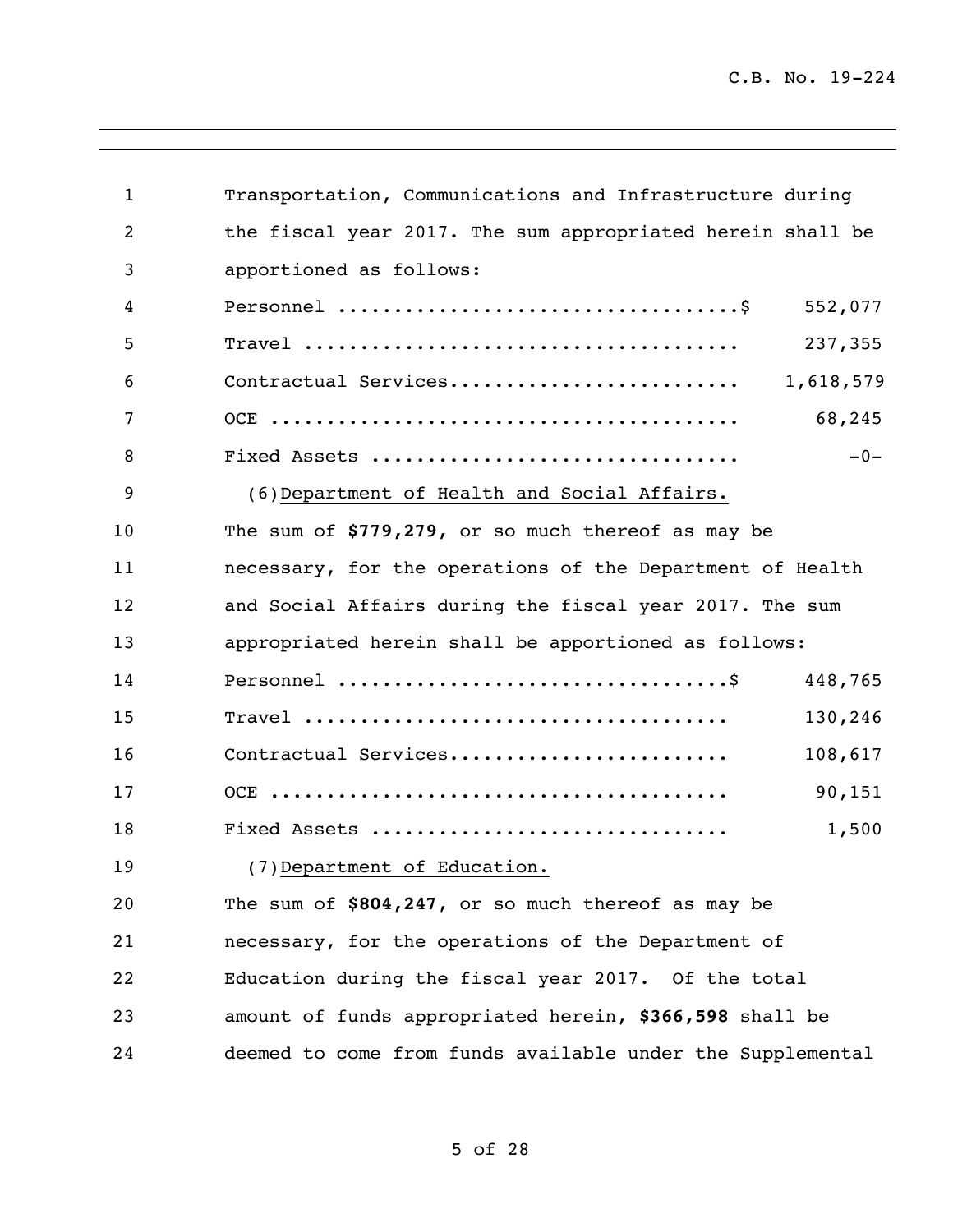| $\mathbf{1}$ | Education Grant. The sum appropriated herein shall be      |
|--------------|------------------------------------------------------------|
| 2            | apportioned as follows:                                    |
| 3            | 408,511                                                    |
| 4            | 154,793                                                    |
| 5            | Contractual Services<br>168,393                            |
| 6            | 70,050                                                     |
| 7            | 2,500                                                      |
| 8            | (8) Department of Justice.                                 |
| 9            | The sum of \$3,141,352, or so much thereof as may be       |
| 10           | necessary, for the operations of the Department of Justice |
| 11           | during the fiscal year 2017. The sum appropriated herein   |
| 12           | shall be apportioned as follows:                           |
| 13           |                                                            |
| 14           | 164,212                                                    |
| 15           | Contractual Services<br>261,006                            |
| 16           | 296,213                                                    |
| 17           | 36,750                                                     |
| 18           | (9) Office of the Public Defender.                         |
| 19           | The sum of \$943,732, or so much thereof as may be         |
| 20           | necessary, for the operations of the Office of the Public  |
| 21           | Defender during the fiscal year 2017. The sum              |
| 22           | appropriated herein shall be apportioned as follows:       |
| 23           | 663,970                                                    |
| 24           | 70,812                                                     |
| 25           | Contractual Services<br>101,050                            |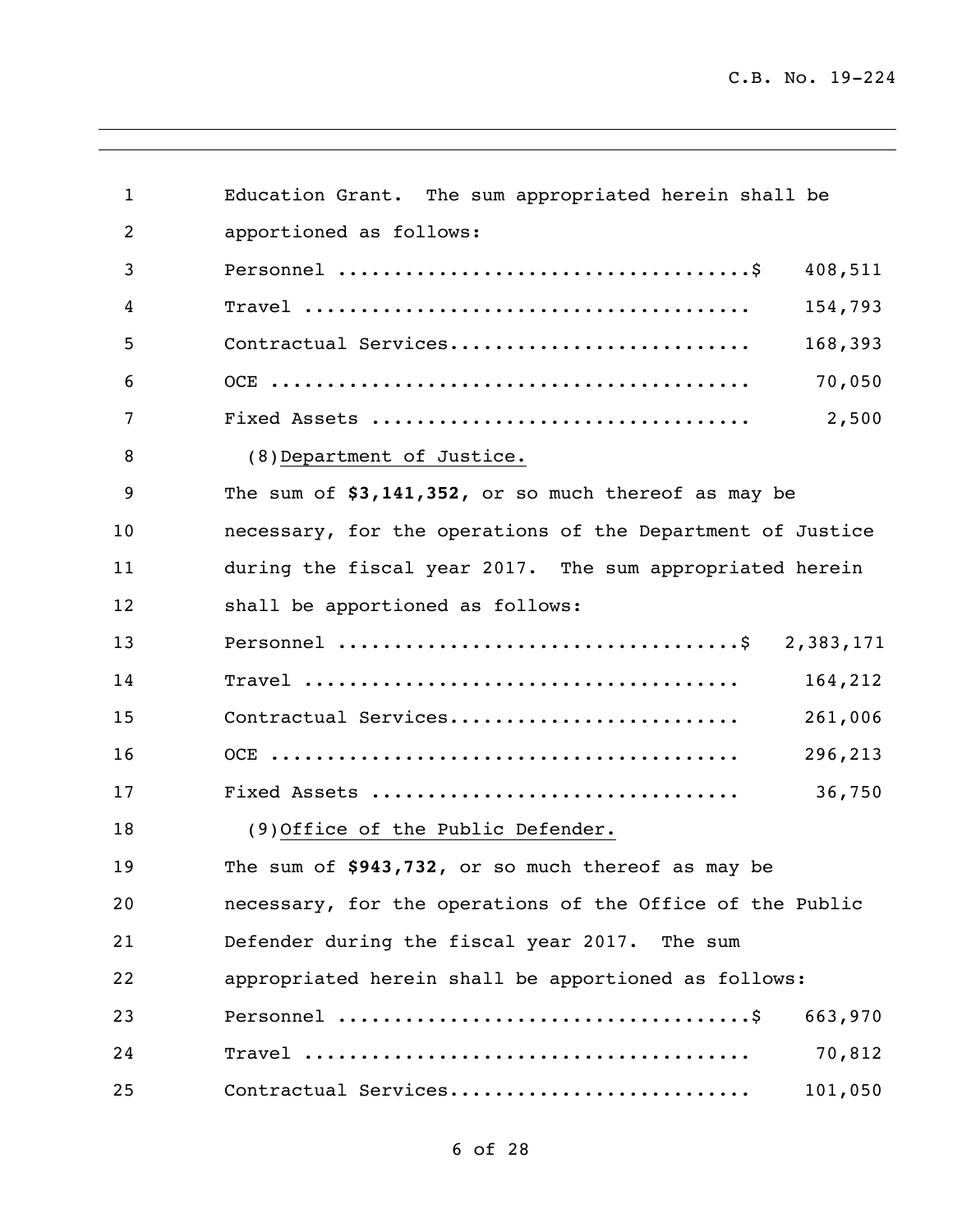| $\mathbf{1}$   |                                                            | 86,900  |
|----------------|------------------------------------------------------------|---------|
| $\overline{2}$ |                                                            | 21,000  |
| 3              | Office of Environment and Emergency Management.<br>(10)    |         |
| 4              | The sum of \$310,196, or so much thereof as may be         |         |
| 5              | necessary, for the operations of the Office of Environment |         |
| 6              | and Emergency Management during the fiscal year 2017.      | The     |
| 7              | sum appropriated herein shall be apportioned as follows:   |         |
| 8              |                                                            | 181,464 |
| 9              |                                                            | 90,066  |
| 10             | Contractual Services                                       | 18,450  |
| 11             |                                                            | 20,216  |
| 12             | Fixed Assets                                               | $-0-$   |
| 13             | Office of National Archives, Culture and<br>(11)           |         |
| 14             | Historic Preservation.                                     |         |
| 15             | The sum of \$195,818, or so much thereof as may be         |         |
| 16             | necessary, for the operations of the Office of National    |         |
| 17             | Archives, Culture and Historic Preservation during the     |         |
| 18             | fiscal year 2017. The sum appropriated herein shall be     |         |
| 19             | apportioned as follows:                                    |         |
| 20             |                                                            | 123,701 |
| 21             |                                                            | 34,503  |
| 22             | Contractual Services                                       | 10,425  |
| 23             |                                                            | 19,892  |
| 24             |                                                            | 7,297"  |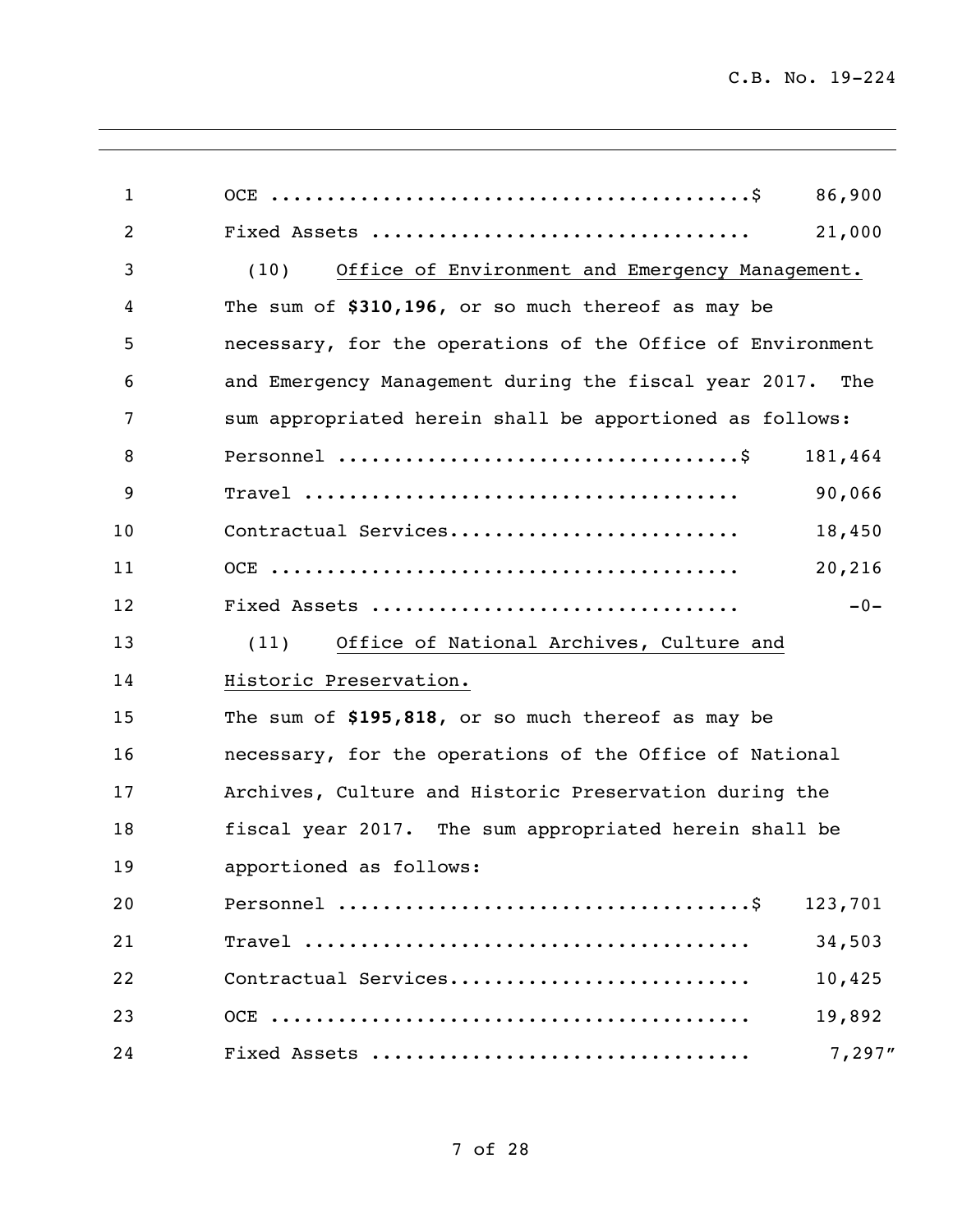| $\mathbf{1}$ | Section 5. Section 3 of Public Law No. 19-118 is hereby        |
|--------------|----------------------------------------------------------------|
| 2            | amended to read as follows:                                    |
| 3            | "Section 3. Operating Expenses of the Legislative              |
| 4            | Branch. The sum of [\$4,342,568] \$4,392,568, or so much       |
| 5            | thereof as may be necessary, is hereby appropriated from       |
| 6            | the General Fund of the Federated States of Micronesia for     |
| 7            | the fiscal year ending September 30, 2017, for the             |
| 8            | operations of the Legislative Branch of the National           |
| 9            | Government during fiscal year 2017. The sum appropriated       |
| 10           | by this section shall be apportioned as follows:               |
| 11           | (1) Speaker and Members.                                       |
| 12           | The sum of $[41, 959, 511]$ \$2,009,511, or so much thereof as |
| 13           | may be necessary, for the operations of the Office of the      |
| 14           | Speaker and Members of the Congress of the Federated           |
| 15           | States of Micronesia during fiscal year 2017. The sum          |
| 16           | appropriated herein shall be apportioned as follows:           |
| 17           | 430,530                                                        |
| 18           | 662,381                                                        |
| 19           | Contractual Services, provided that \$50,000 of                |
| 20           | such sum is for the Congress Medical                           |
| 21           | 916,600                                                        |
| 22           | $-0-$                                                          |
| 23           | Fixed Assets<br>$-0-$                                          |
| 24           | (2) Staff Offices.                                             |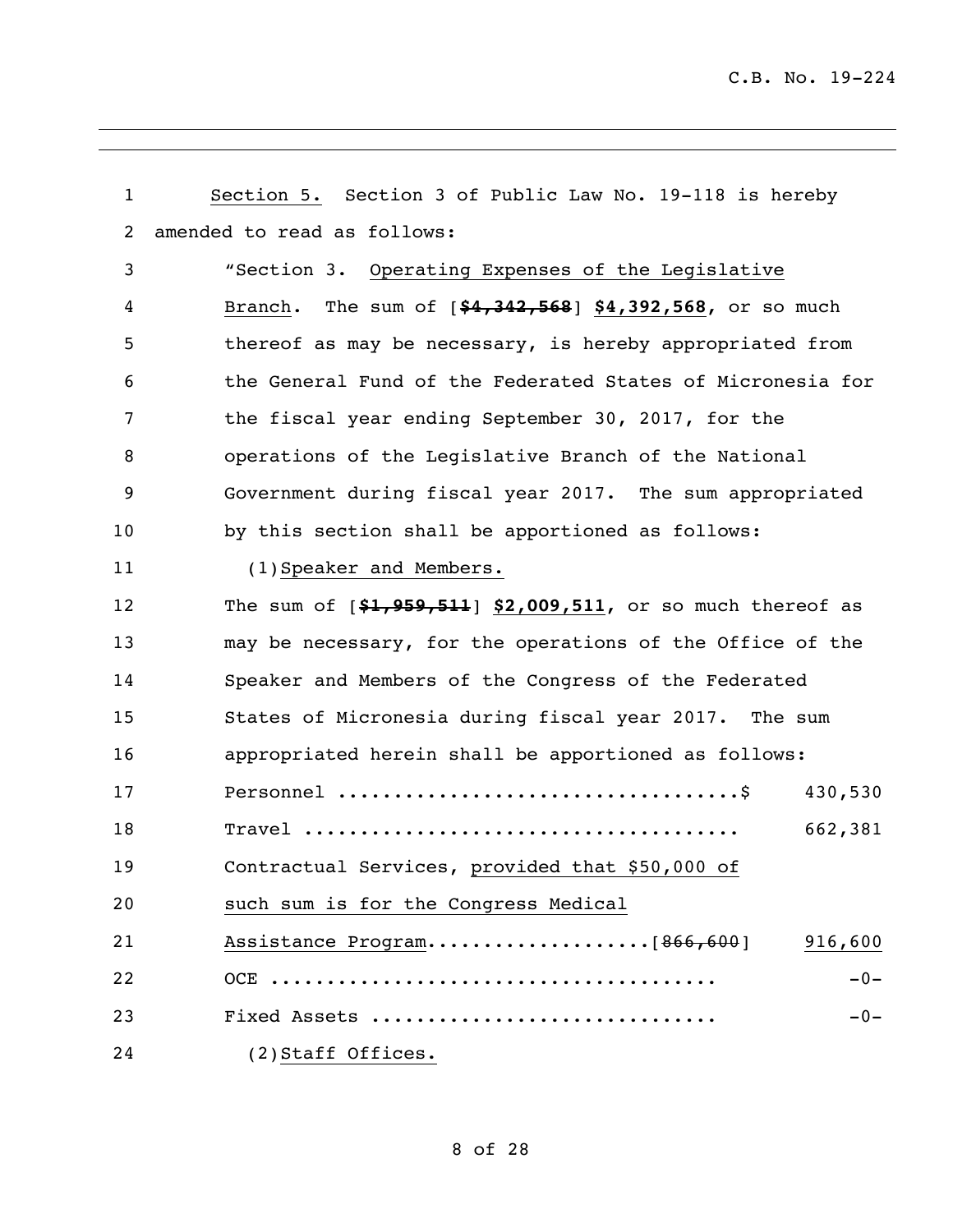| $\mathbf{1}$   | The sum of \$1,893,057, or so much thereof as may be                                |  |
|----------------|-------------------------------------------------------------------------------------|--|
| $\overline{2}$ | necessary, for the operations of the Congress staff                                 |  |
| 3              | offices during fiscal year 2017. The sum appropriated                               |  |
| 4              | herein shall be apportioned as follows:                                             |  |
| 5              | Personnel $\dots\dots\dots\dots\dots\dots\dots\dots\dots\dots\dots\dots$<br>944,275 |  |
| 6              | 115,252                                                                             |  |
| 7              | 470,030<br>Contractual Services                                                     |  |
| 8              | 187,000                                                                             |  |
| 9              | 176,500<br>Fixed Assets                                                             |  |
| 10             | (3) Congress Delegation Offices.                                                    |  |
| 11             | The sum of \$490,000, or so much thereof as may be                                  |  |
| 12             | necessary, for the operations of the Congress delegation                            |  |
| 13             | offices during the fiscal year 2017. Of the amounts                                 |  |
| 14             | appropriated for contractual services within each                                   |  |
| 15             | Delegation Office, up to a maximum of \$25,000 per Member,                          |  |
| 16             | at the Delegation Offices' discretion, may be used for                              |  |
| 17             | Member Representation. The sum appropriated is                                      |  |
| 18             | apportioned as follows:                                                             |  |
| 19             | (a) Kosrae Delegation Office                                                        |  |
| 20             | $-0-$                                                                               |  |
| 21             | 70,000                                                                              |  |
| 22             | $-0-$                                                                               |  |
| 23             | $-0-$                                                                               |  |
| 24             | 70,000                                                                              |  |
| 25             | Pohnpei Delegation Office<br>(b)                                                    |  |

## of 28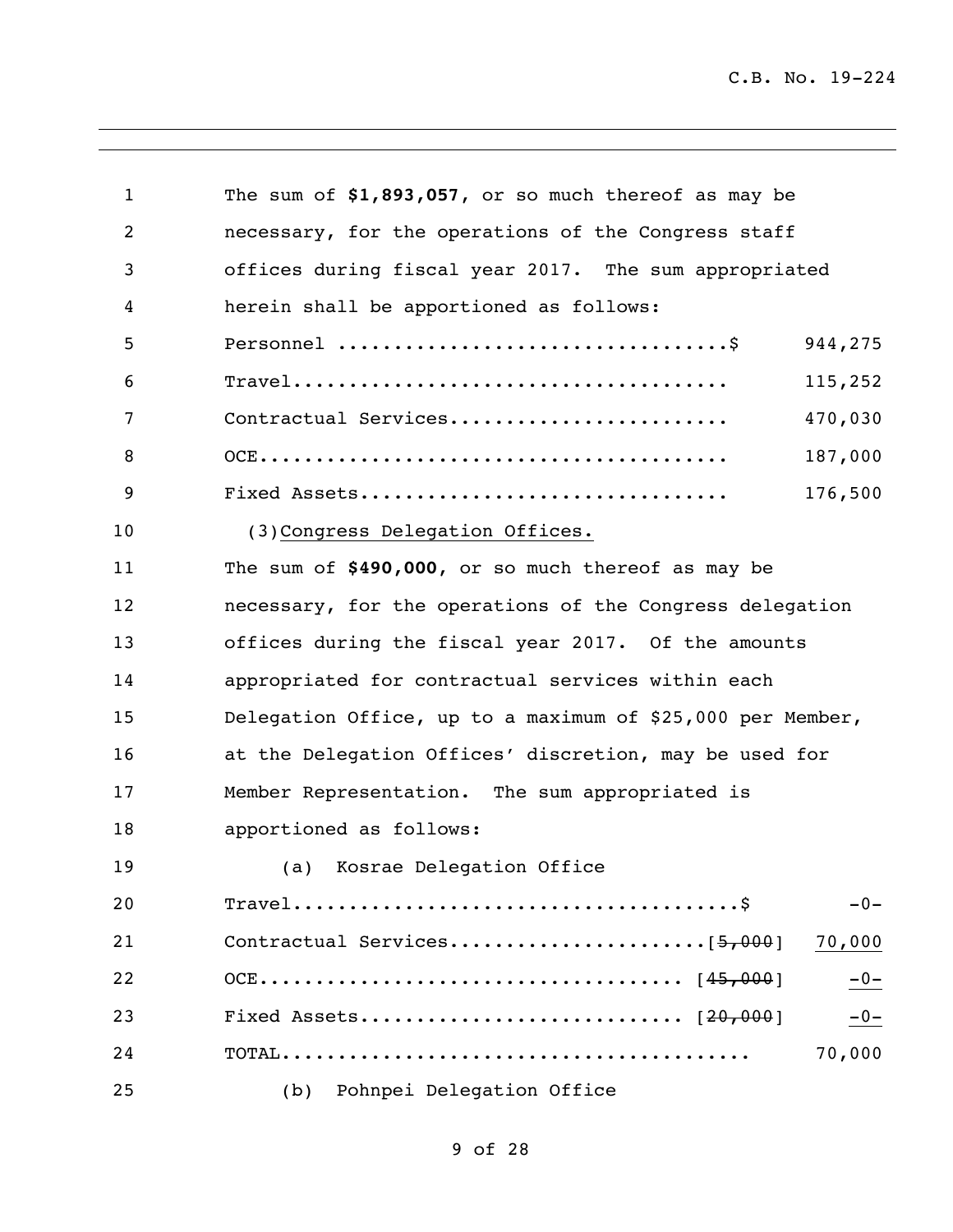| $\mathbf{1}$   |                                                              | 10,000  |
|----------------|--------------------------------------------------------------|---------|
| $\overline{2}$ | Contractual Services                                         | 100,000 |
| 3              |                                                              | 30,000  |
| 4              |                                                              | $-0-$   |
| 5              |                                                              | 140,000 |
| 6              | (C)<br>Chuuk Delegation Office                               |         |
| 7              |                                                              | 10,000  |
| 8              | Contractual Services                                         | 160,000 |
| 9              |                                                              | 30,000  |
| 10             |                                                              | 10,000  |
| 11             |                                                              | 210,000 |
| 12             | (d) Yap Delegation Office                                    |         |
| 13             |                                                              | 10,000  |
| 14             | Contractual Services                                         | 30,000  |
| 15             |                                                              | 25,000  |
| 16             |                                                              | 5,000   |
| 17             |                                                              | 70,000" |
| 18             | Section 6. Section 8 of Public Law No. 19-118 is hereby      |         |
| 19             | amended to read as follows:                                  |         |
| 20             | "Section 8. Grants, Subsidies and Contributions.             | The sum |
| 21             | of [\$11,131,234] \$11,916,234, or so much thereof as may be |         |
| 22             | necessary, is hereby appropriated from the General Fund of   |         |
| 23             | the Federated States of Micronesia for the fiscal year       |         |
| 24             | ending September 30, 2017 for the following grants,          |         |
| 25             | subsidies and contributions during fiscal year 2017. The     |         |
|                |                                                              |         |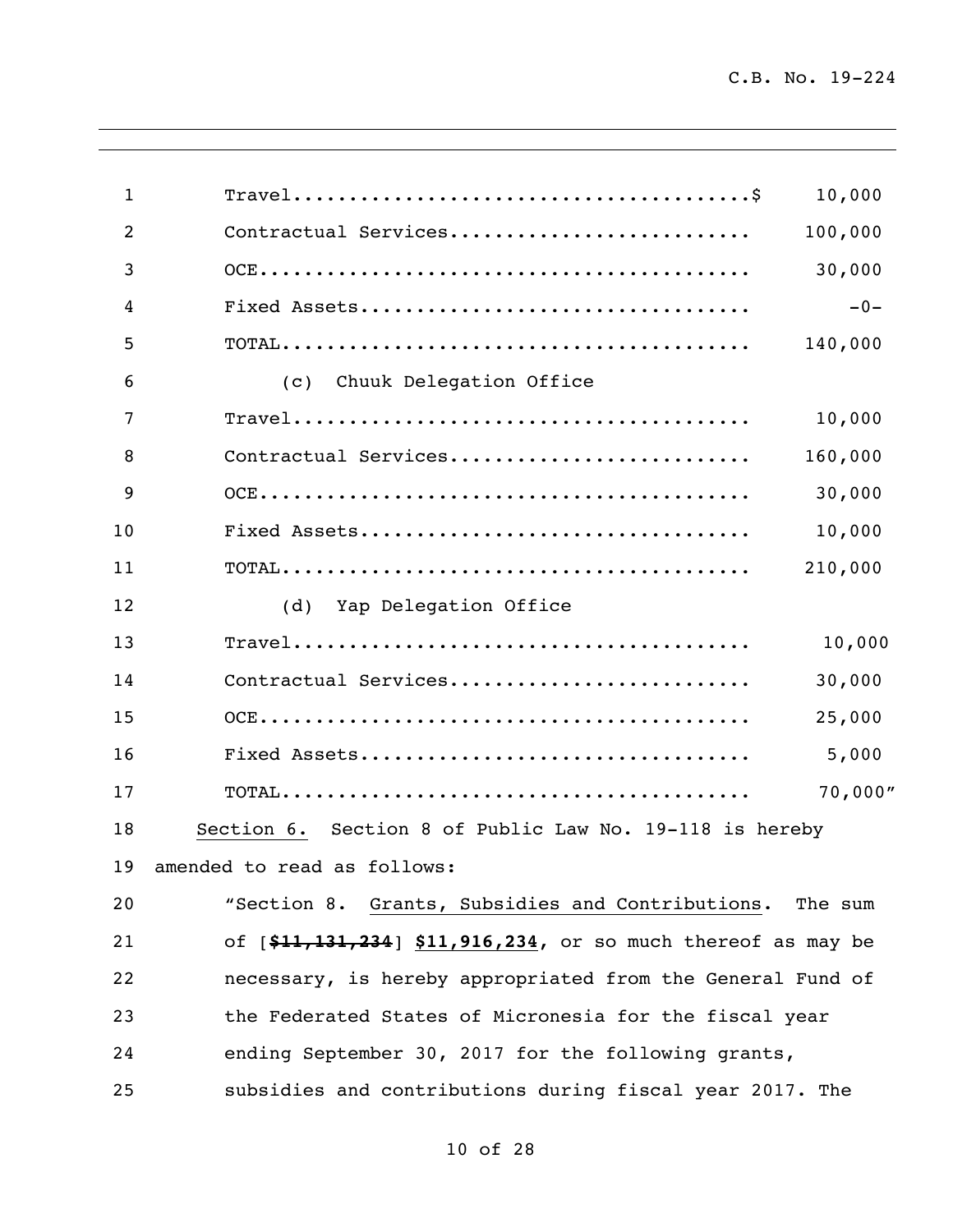| $\mathbf{1}$   | sum appropriated by this section shall be apportioned as |
|----------------|----------------------------------------------------------|
| $\overline{2}$ | follows:                                                 |
| 3              | (1) Office of the President.                             |
| 4              | (a) Asia Pacific Inst. Broadcasting                      |
| 5              | Development (AIBD)\$<br>4,500                            |
| 6              | Asia Pacific Broadcasting Union<br>800<br>(b)            |
| 7              | Pacific Island News Association<br>350<br>(C)            |
| 8              | (d) 2023 Action Plan Implementation<br>$-0-$             |
| 9              | 250<br>(e) Asia Pacific Investment                       |
| 10             | 50,000<br>(f) Former Presidents' allowance               |
| 11             | (g) Joint Committee on Compact Review                    |
| 12             | and Planning (JCRP) [200,000]                            |
| 13             | (i) Initial Committee Operations<br>200,000              |
| 14             | (ii) Fees for Legal Counsel                              |
| 15             | (Arnold & Porter LLP) 1,000,000                          |
| 16             | (2) Department of Foreign Affairs.                       |
| 17             | (a) The Forum Secretariat $46,000$                       |
| 18             | (b) Secretariat for Pacific Community<br>56,000          |
| 19             | (c) UN Membership Fees<br>70,000                         |
| 20             | $(d)$ ESCAP<br>5,000                                     |
| 21             | East-West Center<br>5,000<br>(e)                         |
| 22             | 25,000<br>ACP Cotonou Membership Fees<br>(f)             |
| 23             | SPC Office Rental<br>45,000<br>(q)                       |
| 24             | Diplomatic Relations between FSM<br>(h)                  |
| 25             | $-0-$                                                    |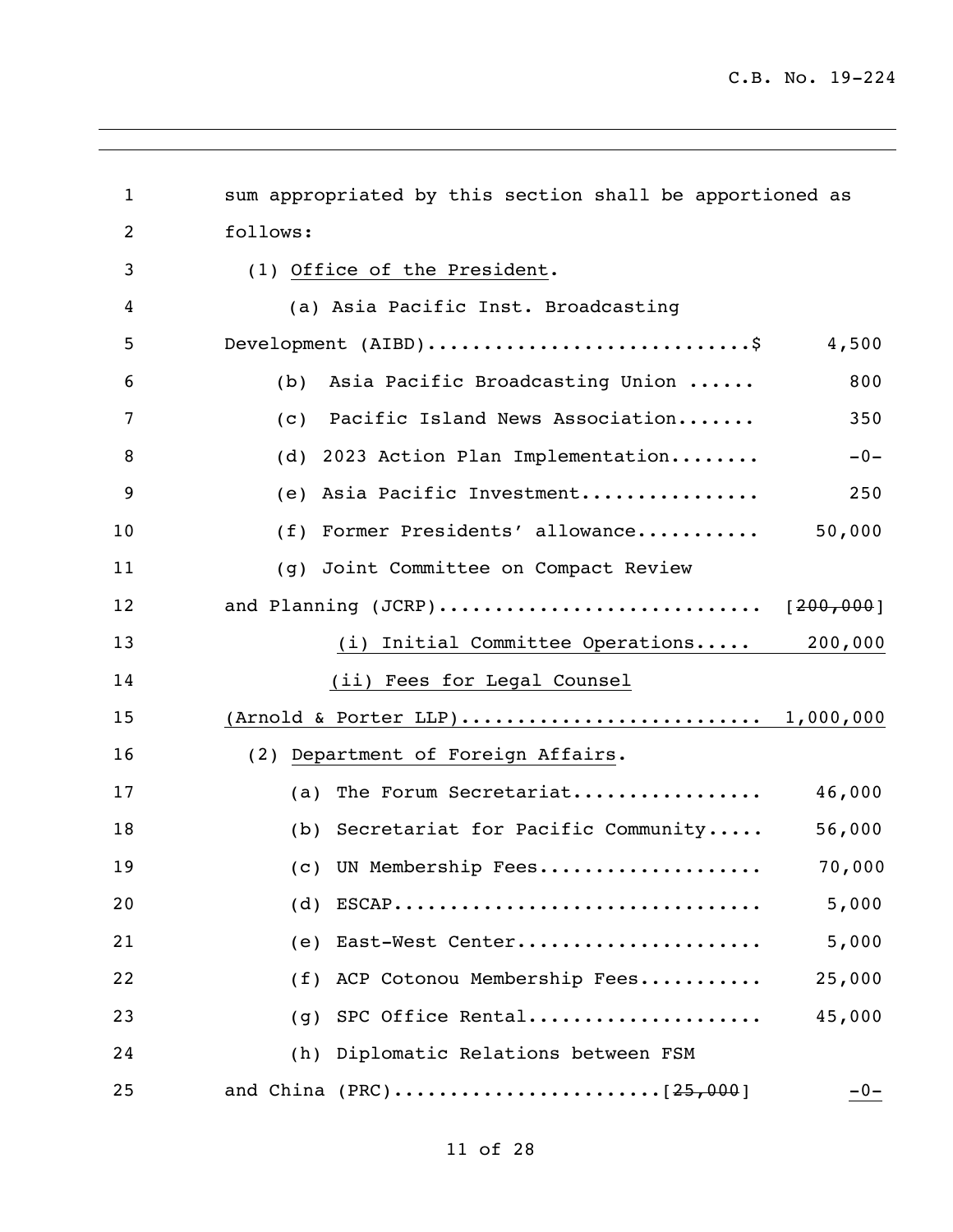| 1  | (i) Pacific Island Forum \$                                                                        | $-0-$   |
|----|----------------------------------------------------------------------------------------------------|---------|
| 2  | (3) Department of Finance and Administration.                                                      |         |
| 3  | (a) OCO Membership                                                                                 | 14,024  |
| 4  | (b) Financial Management System -                                                                  |         |
| 5  | Maintenance Fee                                                                                    | 55,000  |
| 6  |                                                                                                    | 9,000   |
| 7  | (d) ADB, IMF, and Budget, Finance                                                                  |         |
| 8  | Policy Consultations                                                                               | 25,000  |
| 9  | (e) Macro Economist Advisor                                                                        | 200,000 |
| 10 | (f) Global Forum membership fee                                                                    | 26,000  |
| 11 | (4) Department of Resources and Development.                                                       |         |
| 12 |                                                                                                    | 15,000  |
| 13 |                                                                                                    | 38,918  |
| 14 | (c) Coordinating Committee for                                                                     |         |
| 15 | Offshore Mineral Prospecting                                                                       | $-0-$   |
| 16 | (d) Pacific Asian Travel Association                                                               |         |
| 17 | $(PATA) \dots \dots \dots \dots \dots \dots \dots \dots \dots \dots \dots \dots \dots \dots \dots$ | 5,000   |
| 18 | (e) United Nations Development                                                                     |         |
| 19 | Program (UNDP)                                                                                     | 30,000  |
| 20 | (f) Micronesian Challenge Endowment                                                                |         |
| 21 |                                                                                                    | 50,000  |
| 22 | $(g)$ Seaframe                                                                                     | $-0-$   |
| 23 | (h) Food Agriculture Organization                                                                  |         |
| 24 |                                                                                                    | 4,800   |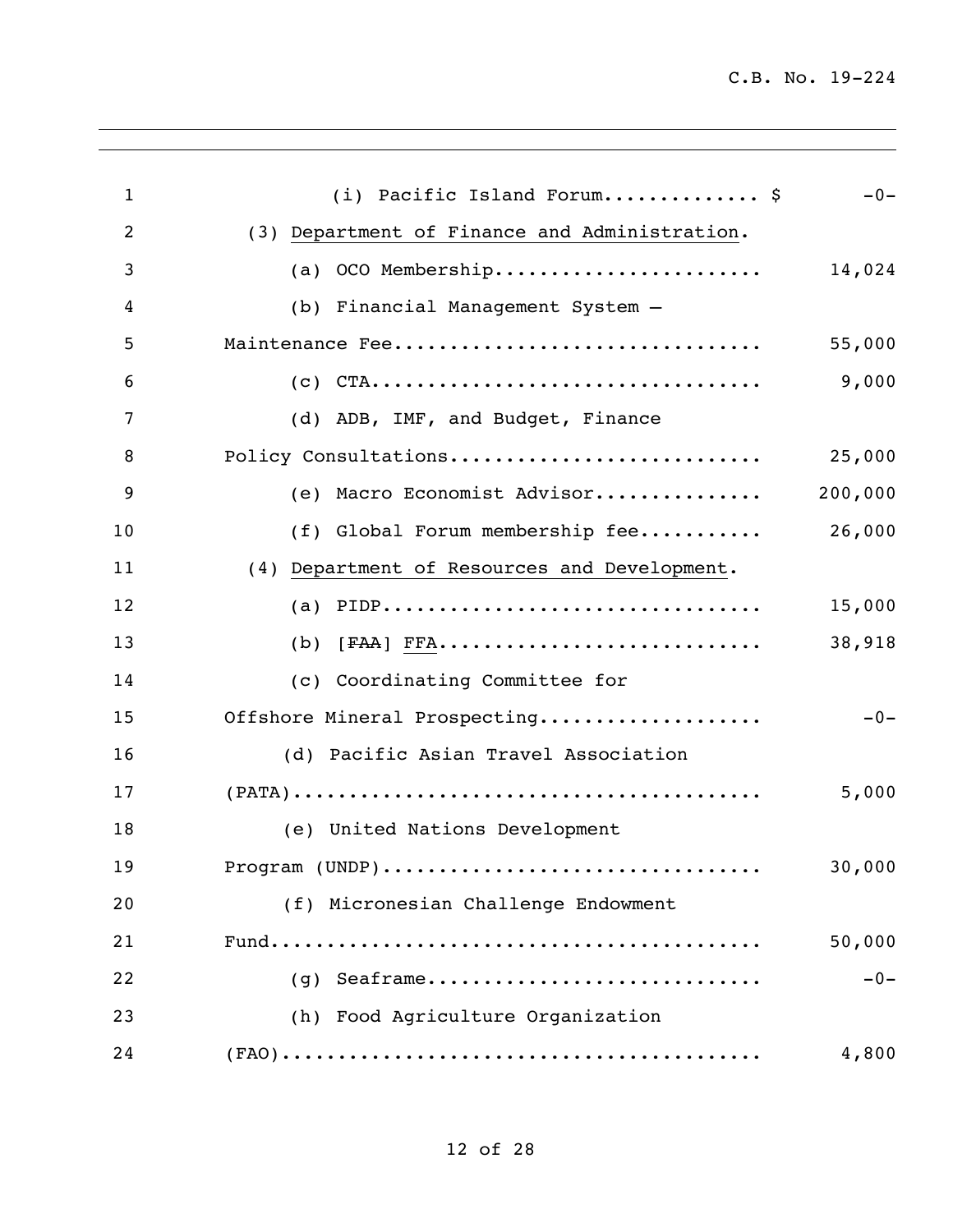| $\mathbf{1}$   | (i) Western Forestry Leadership                                                                 |        |
|----------------|-------------------------------------------------------------------------------------------------|--------|
| $\overline{2}$ |                                                                                                 | 530    |
| 3              | (j) Matching to SPC Projects                                                                    | 60,000 |
| 4              | (k) Micronesian Challenge                                                                       | 10,000 |
| 5              | (1) Micronesian Cruise Association                                                              | 2,500  |
| 6              | (m) South Pacific Tourism Organization                                                          | 15,000 |
| 7              | (n) International Animal Health                                                                 |        |
| 8              |                                                                                                 | 23,000 |
| 9              | (o) SPC Site Rental                                                                             | $-0-$  |
| 10             | (p)                                                                                             | 250    |
| 11             | Micronesia Trade Commission<br>(q)                                                              | 30,000 |
| 12             | (r) Convention on Biological Diversity                                                          |        |
| 13             |                                                                                                 | 1,000  |
| 14             |                                                                                                 | 500    |
| 15             | (5) Department of Health and Social Affairs.                                                    |        |
| 16             |                                                                                                 | 3,000  |
| 17             | (b)                                                                                             | 4,000  |
| 18             | (c) FSM Sport Association[ $20,000$ ]                                                           | $-0-$  |
| 19             | (d) $PIHOA \ldots \ldots \ldots \ldots \ldots \ldots \ldots \ldots \ldots \ldots \ldots \ldots$ | 20,000 |
| 20             | Territorial Health<br>(e)                                                                       | 7,000  |
| 21             | Nurse and Medical Licensing<br>(f)                                                              | 20,000 |
| 22             | Red Cross<br>(q)                                                                                | 70,000 |
| 23             | Vaccine Purchase<br>(h)                                                                         | 50,000 |
| 24             | UN Women<br>(i)                                                                                 | 1,000  |
| 25             | Maintenance<br>(j)                                                                              | $-0-$  |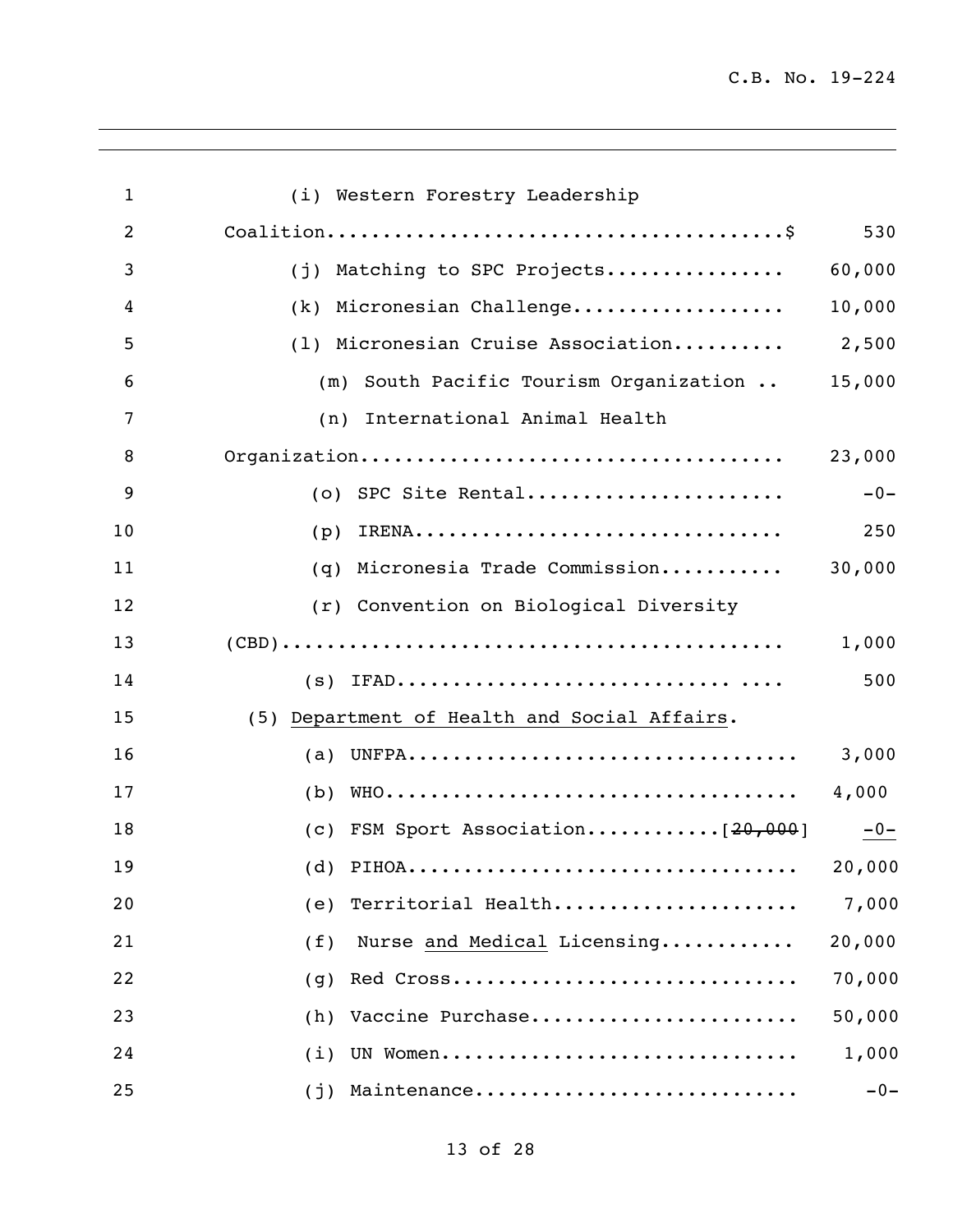| 1              | (6) Department of Education.                    |
|----------------|-------------------------------------------------|
| $\overline{2}$ | (a) Aid to Non-Public Schools \$<br>600,000     |
| 3              | Aid to CMI Students<br>40,000<br>(b)            |
| 4              | Aid to PCC Students<br>150,000<br>(C)           |
| 5              | National Scholarship 2,000,000<br>(d)           |
| 6              | National Close-Up<br>75,000<br>(e)              |
| 7              | Merit Scholarship 300,000<br>(f)                |
| 8              | 5,000<br>COM-FSM Board Meeting<br>(g)           |
| 9              | (h) Faithwalk Christian College (FCC)           |
| 10             | and Caroline College and Pastoral               |
| 11             | Institute (CCPI), the sum of which              |
| 12             | is to be divided equally between                |
| 13             | the two colleges<br>100,000                     |
| 14             | (i) Xavier High School<br>50,000                |
| 15             | (7) Department of Transportation, Communication |
| 16             | and Infrastructure.                             |
| 17             | (a) Asia Pacific Telecommunity<br>11,000        |
| 18             | International Telecommunication<br>(b)          |
| 19             | 20,867                                          |
| 20             | $(C)$ ICAO<br>28,050                            |
| 21             | 600,000<br>(d) FSM Capital Energy               |
| 22             | (e) Micronesian Shipping Commission             |
| 23             | 25,000                                          |
| 24             | (f) Fuel and Provisions for Caroline            |
| 25             | Voyager and Navigator<br>1,000,000              |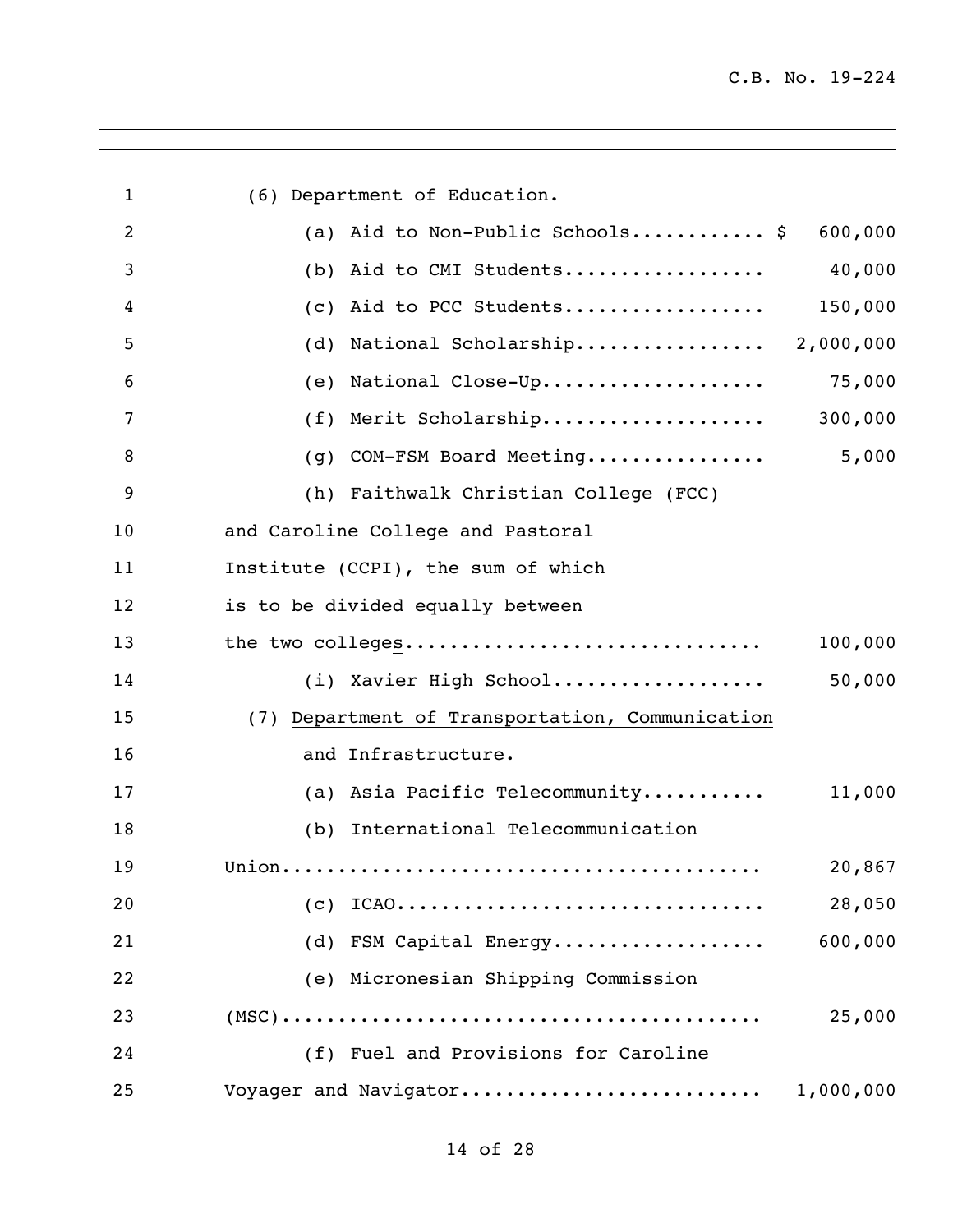| $\mathbf{1}$ | (8) Department of Justice.                                                                   |         |
|--------------|----------------------------------------------------------------------------------------------|---------|
| 2            | (a) States Joint Law Enforcement:                                                            |         |
| 3            | $Kosrae \ldots \ldots \ldots \ldots \ldots \ldots \ldots \ldots \ldots \ldots \ldots \ldots$ | 30,000  |
| 4            | (b) States Joint Law Enforcement:                                                            |         |
| 5            |                                                                                              | 50,000  |
| 6            | (c) States Joint Law Enforcement:                                                            |         |
| 7            |                                                                                              | 100,000 |
| 8            | (d) States Joint Law Enforcement:                                                            |         |
| 9            |                                                                                              | 30,000  |
| 10           | (e) Police Academy                                                                           | 180,000 |
| 11           | (f) Ammunition for Sidearm and Long                                                          |         |
| 12           |                                                                                              | 25,000  |
| 13           |                                                                                              | $-0-$   |
| 14           | (9) Congress of the Federated States of Micronesia                                           |         |
| 15           | (a) IPU Conference                                                                           | 50,000  |
| 16           | (b) Climate Change Conferences/ COP                                                          |         |
| 17           |                                                                                              | 50,000  |
| 18           | $(C)$ ACP                                                                                    | 30,000  |
| 19           | $(d)$ APPU/APPF                                                                              | 60,000  |
| 20           |                                                                                              | $-0-$   |
| 21           | World Bank/IMF Annual Meeting<br>(f)                                                         | 50,000  |
| 22           | FSM/Israel Parliamentarian<br>(q)                                                            |         |
| 23           | Friendship Link                                                                              | 50,000  |
| 24           | (h) MLC Conference                                                                           | $-0-$   |
| 25           | (i) FSM/Japan Parliamentarian                                                                |         |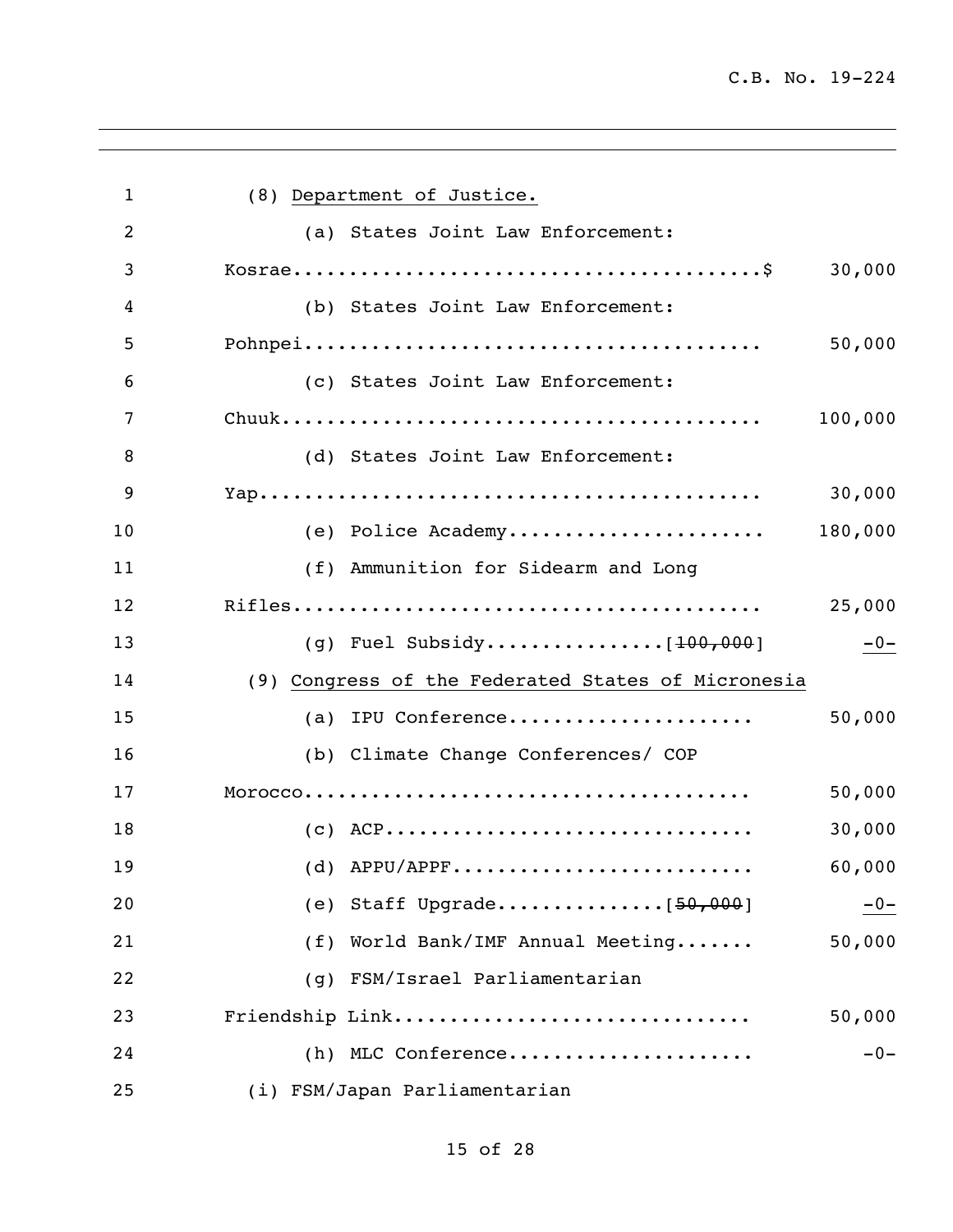| $\mathbf{1}$ |                                                                                                     | $-0-$  |
|--------------|-----------------------------------------------------------------------------------------------------|--------|
| 2            | China Parliamentary Visit<br>(i)                                                                    | $-0-$  |
| 3            | FSM Congress/Cuban National<br>(i)                                                                  |        |
| 4            | Assembly Parliamentary Relations                                                                    | 50,000 |
| 5            | National Olympic Committee<br>(k)                                                                   | $-0-$  |
| 6            | FSM-French Parliamentary/ACP<br>(1)                                                                 | 50,000 |
| 7            | Fisheries meetings<br>(m)                                                                           | 30,000 |
| 8            | MRA Conference in Japan [20,000]<br>(n)                                                             | $-0-$  |
| 9            | Contribution to IPU<br>(0)                                                                          | $-0-$  |
| 10           | IPU Annual Dues<br>(p)                                                                              | 12,500 |
| 11           | IPU Assembly in Zambia<br>(q)                                                                       | $-0-$  |
| 12           | Crans Montana Forum in Morocco<br>(r)                                                               | $-0-$  |
| 13           | (s) Wilshire Conference/ Meetings                                                                   |        |
| 14           | with Constituents                                                                                   | $-0-$  |
| 15           | COFA Alliance National Network<br>(t)                                                               | 25,000 |
| 16           | Travel to MRA meeting<br>(u)                                                                        | 20,000 |
| 17           | (v) Travel to Investment Advisor                                                                    |        |
| 18           | $(\texttt{Wilshire}) \dots \dots \dots \dots \dots \dots \dots \dots \dots \dots \dots \dots \dots$ | 30,000 |
| 19           | (10) Office of Environment & Emergency Management                                                   |        |
| 20           | (a)                                                                                                 | 760    |
| 21           | (b)<br>UNFCCC                                                                                       | 250    |
| 22           | (C)                                                                                                 | 120    |
| 23           | $SPREP$<br>(d)                                                                                      | 10,184 |
| 24           | Waigani Convention<br>(e)                                                                           | 1,190  |
| 25           | (f) SPREP-Noumea Convention                                                                         | 1,764  |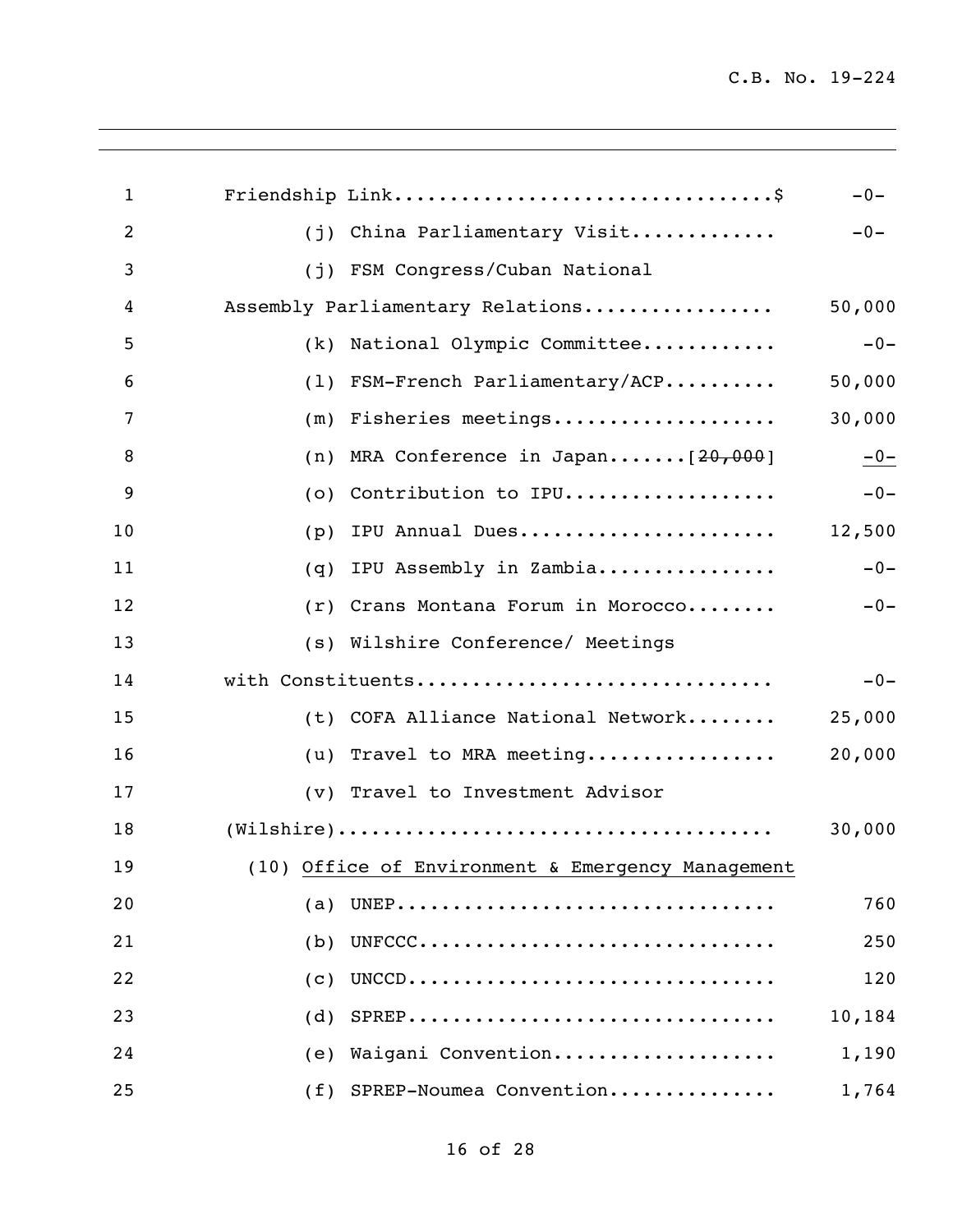| $\mathbf{1}$ | (q)          | Earth Day Activities\$                          | 15,000  |
|--------------|--------------|-------------------------------------------------|---------|
| 2            | (h)          | EPA Director's Meeting                          | $-0-$   |
| 3            | (i)          | Bi-Annual Environmental Conference              | 20,000  |
| 4            | (i)          | FSM FEMA Disaster Matching                      | 200,000 |
| 5            | (k)          | Basel Convention                                | 501     |
| 6            |              | (11) Office of National Archives, Culture and   |         |
| 7            | Preservation |                                                 |         |
| 8            | (a)          | UNESCO                                          | 4,000   |
| 9            | (b)          | $NCSHP0$                                        | 2,760   |
| 10           | (C)          | PARBICA                                         | 100     |
| 11           | (d)          | PIALA                                           | 100     |
| 12           | (e)          |                                                 | 54      |
| 13           | (f)          | Library Fee                                     | 50      |
| 14           |              | (12) Other Grants, Subsidies and Contributions. |         |
| 15           | (a)          | State Judiciary Subsidy: Kosrae                 | 35,000  |
| 16           | (b)          | State Judiciary Subsidy: Pohnpei                | 55,000  |
| 17           | (C)          | State Judiciary Subsidy: Chuuk                  | 55,000  |
| 18           |              | (d) State Judiciary Subsidy: Yap                | 35,000  |
| 19           |              | (e) COM-FSM Treaty Obligation                   | 25,000  |
| 20           |              | (f) Micronesian Legal Services                  |         |
| 21           |              |                                                 | 250,000 |
| 22           | (q)          | MLFC Loan Payment                               | 200,000 |
| 23           | (h)          | Single Audit Fee                                | 445,000 |
| 24           |              | (i) Staff Housing                               | 510,000 |
| 25           | (j)          | Recruitment and Repatriation                    | 223,218 |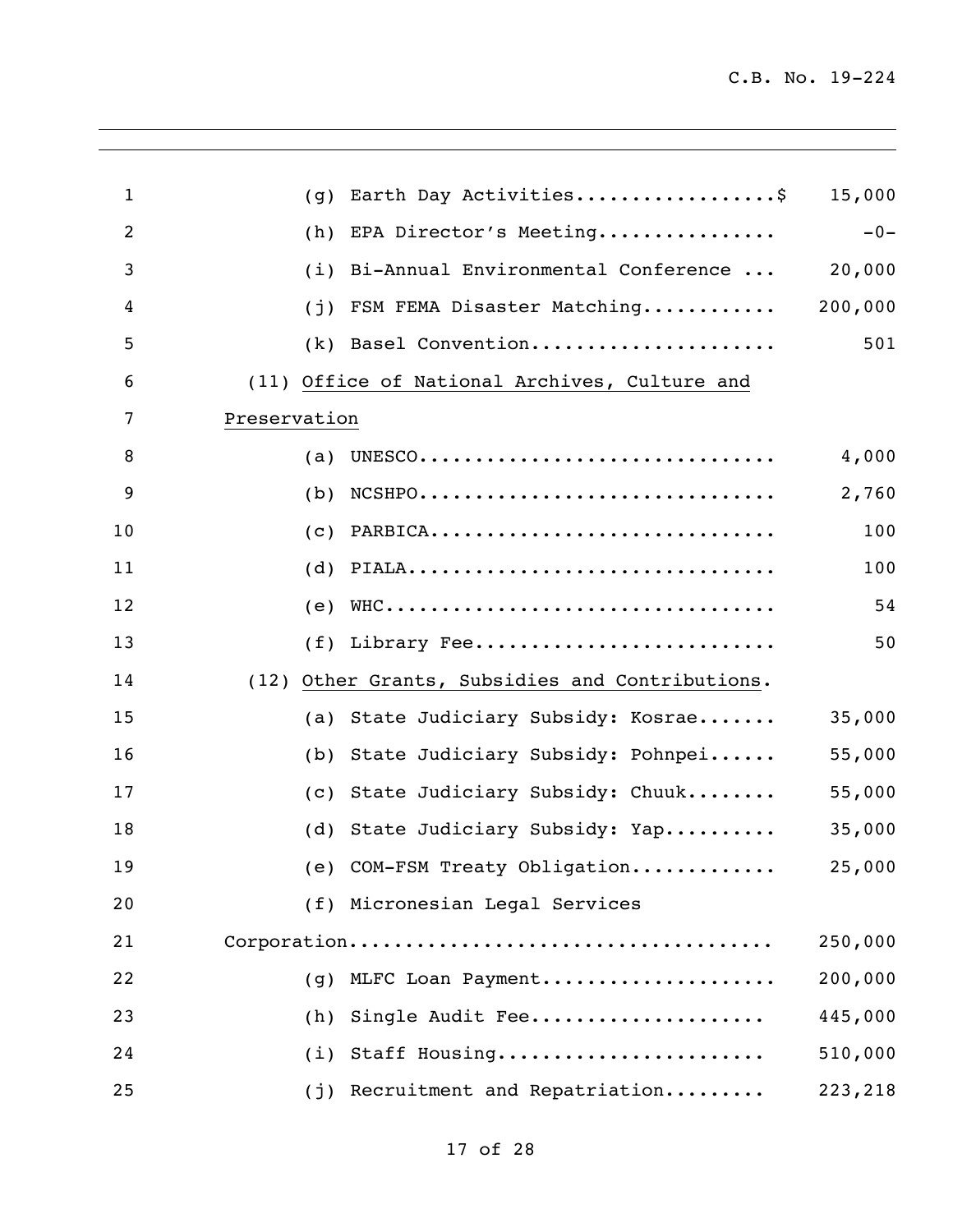| $\mathbf{1}$   | (k) FSM Social Security Administration \$ 1,000,000         |
|----------------|-------------------------------------------------------------|
| $\overline{c}$ | (1) FSM National Government                                 |
| 3              | Employee's Health Insurance Plan<br>$-0-$                   |
| 4              | General Election (March 7, 2017)<br>391,840<br>(m)          |
| 5              | NORMA- WCPFC Tuna Commission Fee<br>108,504<br>(n)          |
| 6              | (o) Trade Fairs (\$10,000 for Each of                       |
| 7              | the Four FSM States)<br>40,000                              |
| 8              | 10,000<br>Yap Day State Fair<br>(p)                         |
| 9              | 50,000''<br>Independence Day activities<br>(q)              |
| 10             | Section 7. Section 9 of Public Law No. 19-118 is hereby     |
| 11             | amended to read as follows:                                 |
| 12             | "Section 9. Capital and Human Resources Development.        |
| 13             | The sum of $[$31,814,899]$ \$30,714,899, or so much thereof |
| 14             | as may be necessary, is hereby appropriated from the        |
| 15             | General Fund of the Federated States of Micronesia for the  |
| 16             | fiscal year ending September 30, 2017, for the following    |
| 17             | capital improvements, development programs, and projects    |
| 18             | and human resources development. Of the total amount of     |
| 19             | funds appropriated herein, \$1,246,022 shall be deemed to   |
| 20             | come from funds available under the Amended Compact from    |
| 21             | the Supplemental Education Grant and \$9,545,500 shall be   |
| 22             | deemed to come from funds available under the Amended       |
| 23             | Compact from Compact Sector Grants. The sum appropriated    |
| 24             | by this section shall be apportioned as follows:            |
| 25             | (1) College of Micronesia - FSM.                            |

# of 28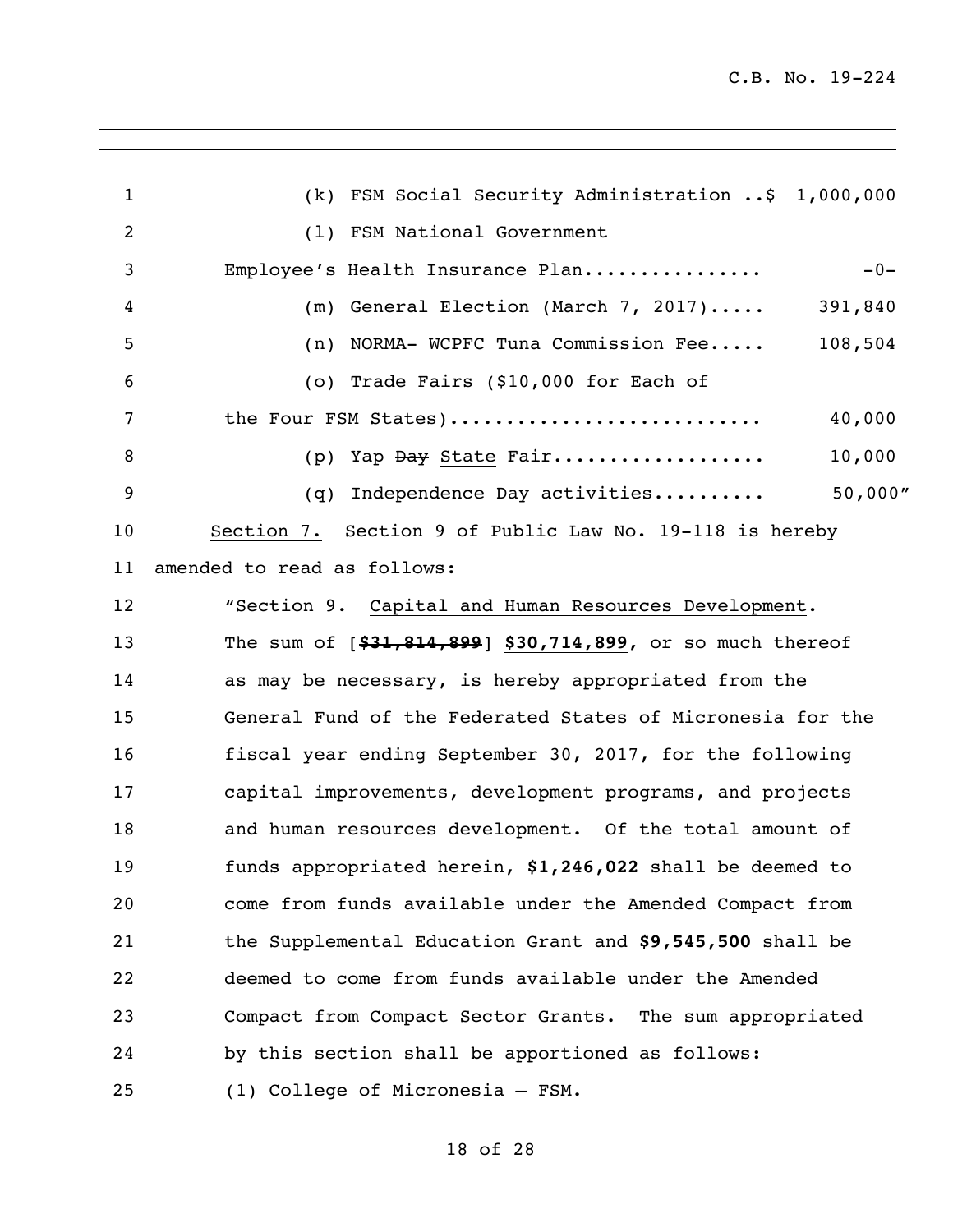| $\mathbf{1}$   | (a) College of Micronesia-FSM\$ 3,800,000       |           |
|----------------|-------------------------------------------------|-----------|
| $\overline{2}$ | (b) FSM Fisheries and Maritime                  |           |
| 3              | Institute (FMI)                                 | 833,915   |
| 4              | (c) College of Micronesia-FSM SEG               |           |
| 5              |                                                 | 689,948   |
| 6              | (d) COM-FSM Infrastructure                      |           |
| 7              |                                                 | 8,545,500 |
| 8              | Department of Finance and Administration<br>(2) |           |
| 9              | (a) FSM Warehouse Lease and                     |           |
| 10             |                                                 | 100,000   |
| 11             | (b) PCD Awareness Initiative                    | 15,000    |
| 12             | (c) Staff Upgrade $[100, 000]$                  | $-0-$     |
| 13             | (3) Department of Resources and Development     |           |
| 14             | (a) FSM Association of Chamber of               |           |
| 15             | Commerce/ Support to COC                        | 67,000    |
| 16             | (b) State Trade Fairs Enhancing                 |           |
| 17             | Value Addition                                  | $-0-$     |
| 18             | $(C)$ R&D SNLC                                  | 50,000    |
| 19             | (d) FSM Tourism Development Framework           | $-0-$     |
| 20             | (e) National Trade Facilitation                 |           |
| 21             |                                                 | $-0-$     |
| 22             | (f) Food Security Production                    | $-0-$     |
| 23             | Secretariat/ Hosting Conference,<br>(g)         |           |
| 24             | Equipment/Materials                             | $-0-$     |
| 25             | (h)<br>Implement National Tourism               |           |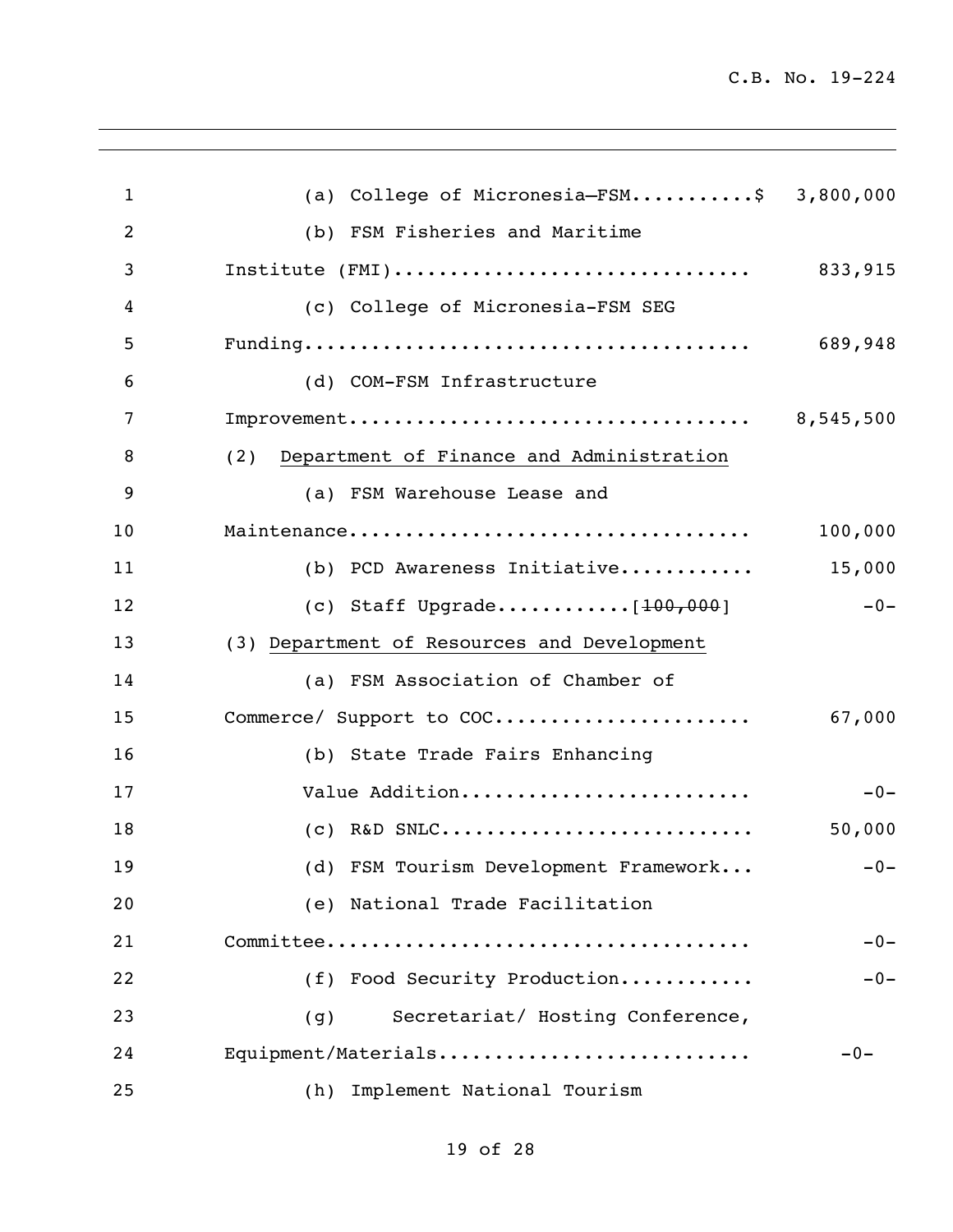| $\mathbf{1}$   | Policy/ Tourism Investment Plan\$                | $-0-$   |
|----------------|--------------------------------------------------|---------|
| $\overline{2}$ | (i) Assistance to States for Tourism             |         |
| 3              | Investment Plan Implementation: [2,000,000]      |         |
| 4              | (i) Yap State, PROVIDED; THAT,                   |         |
| 5              | $$120,000$ of the $$500,000$ is earmarked for    |         |
| 6              | "Yap Destination Marketing Plan                  |         |
| 7              |                                                  | 500,000 |
| 8              | (ii) Kosrae State                                | 500,000 |
| 9              | (iii) Pohnpei State                              | 500,000 |
| 10             | (iv) Chuuk State                                 | 500,000 |
| 11             | (j) Phase II Foreign Investment                  |         |
| 12             |                                                  | $-0-$   |
| 13             | (k) Fortieth Session of the Governing            |         |
| 14             | Council of International Fund for                |         |
| 15             | Agriculture Development                          | 8,827   |
| 16             | (1) National Coastal Fisheries                   |         |
| 17             | Monitoring Team: Ongoing Monitoring              |         |
| 18             | Program, Assess Impacts of CEAFM                 |         |
| 19             | Program and Climate Change                       | 13,736  |
| 20             | (m) Civil Organization & NGOs                    | $-0-$   |
| 21             | (n) Chamber of Commerce: Chuuk State             | 50,000  |
| 22             | (o) Chamber of Commerce: Kosrae State            | 50,000  |
| 23             | (p) Chamber of Commerce: Pohnpei State           | 50,000  |
| 24             | (q) Chamber of Commerce: Yap State               | 50,000  |
| 25             | (4) Department of Transportation, Communications |         |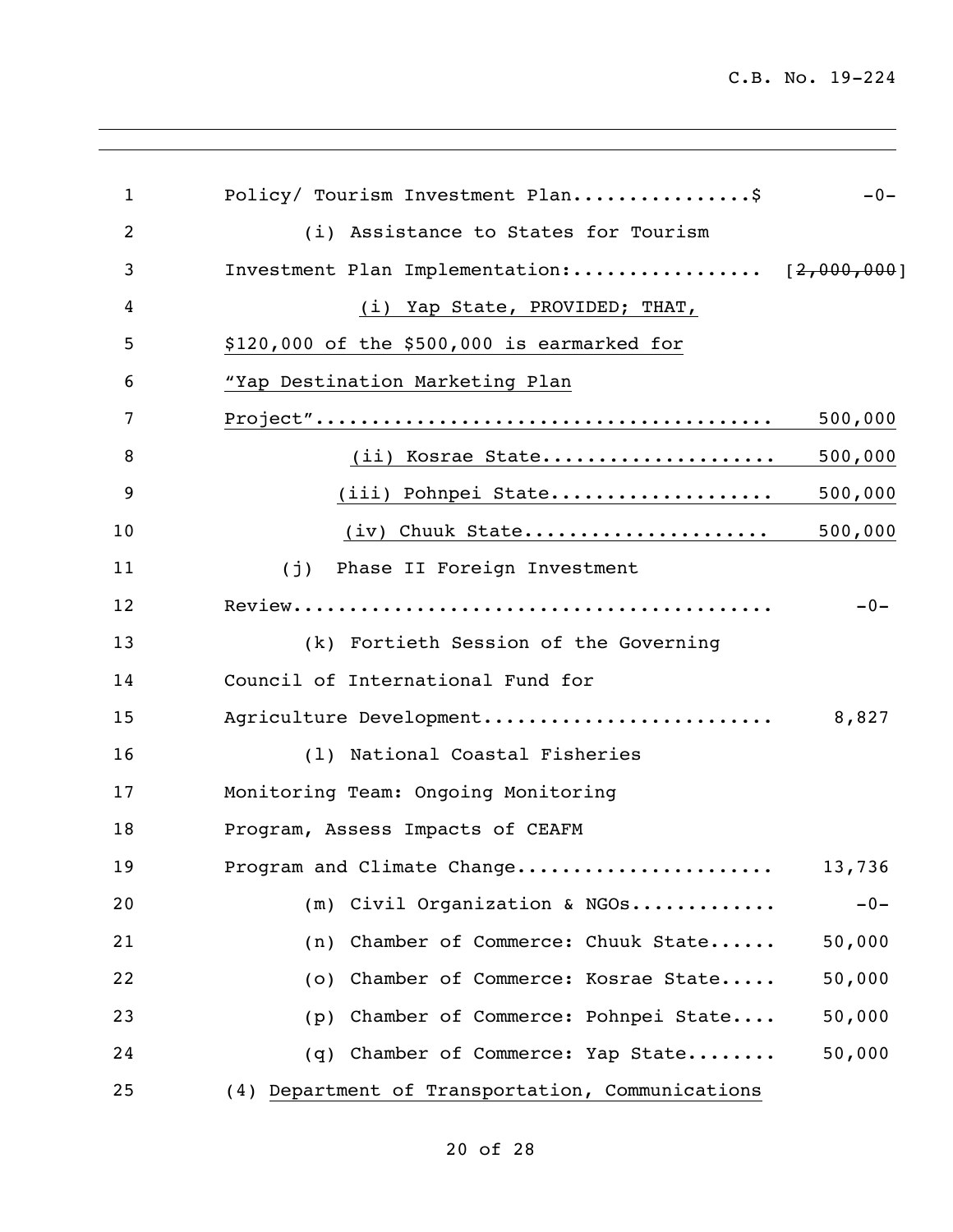| $\mathbf{1}$   | and Infrastructure                               |
|----------------|--------------------------------------------------|
| $\overline{2}$ | (a) Operation and Dry-Docking of                 |
| 3              | Caroline Voyager and Navigator\$<br>1,200,000    |
| 4              | (b) Capital Improvement Project:                 |
| 5              | Chuuk- Weno Secondary Road and Heavy             |
| 6              | 300,000<br>Equipment Purchase                    |
| 7              | (c) Capital Improvement Project:                 |
| 8              | Kosrae- Walung Water Channel<br>300,000          |
| 9              | (d) Capital Improvement Project:                 |
| 10             | 300,000<br>Pohnpei: Capital Road Improvement     |
| 11             | (e) Capital Improvement Project:                 |
| 12             | Yap - Preparation for the 2018                   |
| 13             | 300,000<br>Micro Games                           |
| 14             | 1,000,000<br>(f) Outer Island Airport            |
| 15             | (g) FSM National Government Computer             |
| 16             | 277,420                                          |
| 17             | (5) Department of Justice                        |
| 18             | (a) Slipping of FSS Independence<br>750,000      |
| 19             | (b) Satellite Phone and Usage Billings<br>$-0-$  |
| 20             | (c) Patrol Boats Major Maintenance               |
| 21             | 125,000                                          |
| 22             | Anti-Human Trafficking Enforcement,<br>(d)       |
| 23             | 100,000<br>Campaign, and Investigation           |
| 24             | (6) Office of Environment & Emergency Management |
| 25             | Fostering Sustainable Solid<br>(a)               |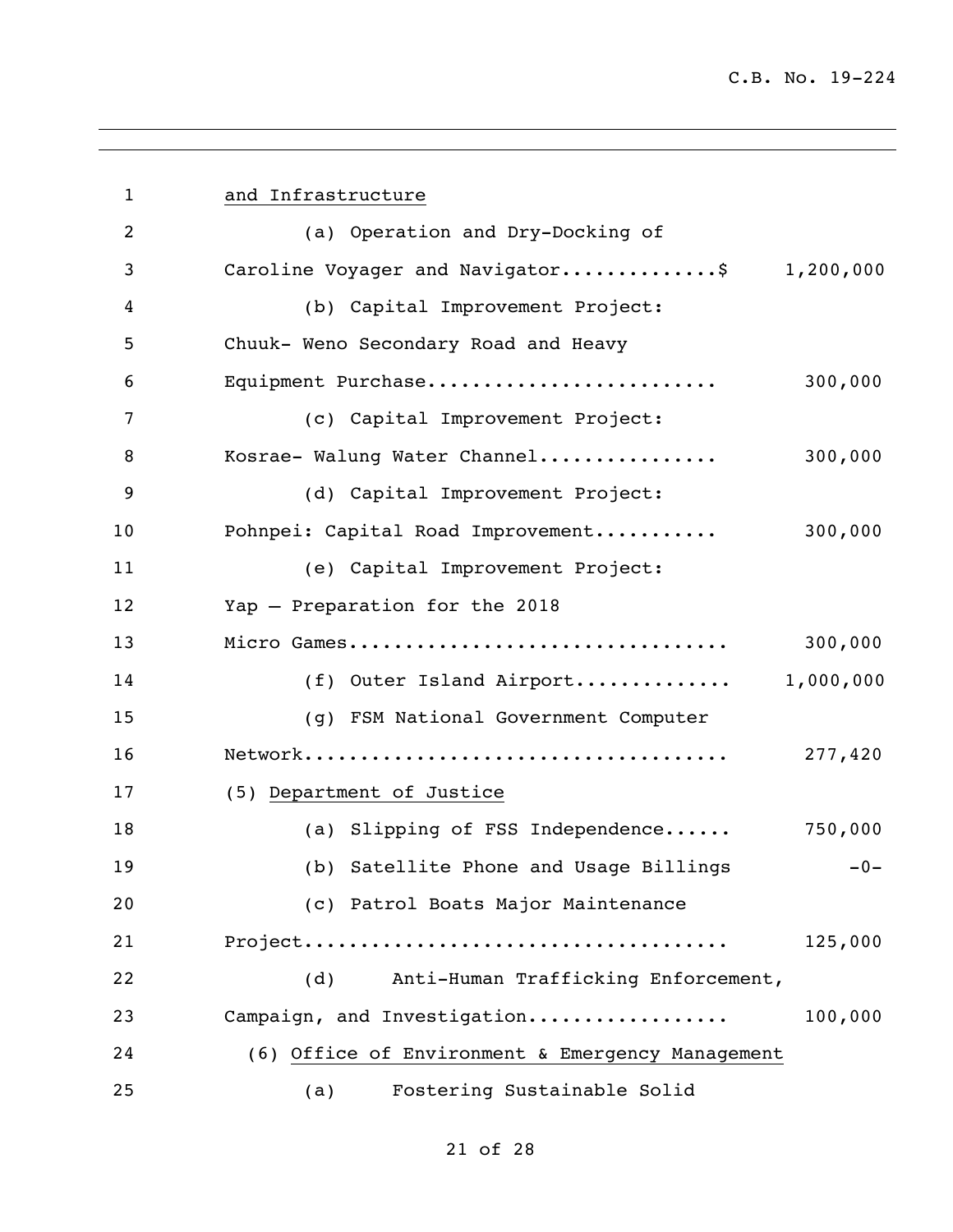| $\mathbf{1}$ | Waste Management\$                          | $-0-$   |
|--------------|---------------------------------------------|---------|
| 2            | (7) President's Office                      |         |
| 3            | FSM Trust Fund 7,500,000<br>(a)             |         |
| 4            | National Staff Upgrading<br>(b)             | $-0-$   |
| 5            | FSM Economic Develop. Project<br>(C)        | $-0-$   |
| 6            | Implementation of ODA Policy<br>(d)         | 50,000  |
| 7            | 2016 Development Partners Meeting<br>(e)    | $-0-$   |
| 8            | Compact Review Committee<br>(f)             | 50,000  |
| 9            | (8) National Election                       |         |
| 10           | (a) Voter ID Card and New Voter             |         |
| 11           | Registration Project                        | 50,000  |
| 12           | (9) Department of Health and Social Affairs |         |
| 13           | (a) Health Services Special                 |         |
| 14           | Pathologist                                 | 58,000  |
| 15           | (b) Environment: Food & Water Lab           |         |
| 16           |                                             | 78,000  |
| 17           | (c) Medical Specialist Team                 | 195,000 |
| 18           | (d) Health data management                  | 208,500 |
| 19           | (e) Chuuk Food Safety Office                | 50,000  |
| 20           | (f) Doctors: Foundation Project             | 127,500 |
| 21           | MOE-BHWP Med<br>(g)                         | 20,000  |
| 22           | (10) Department of Education                |         |
| 23           | (a) National Dept. of Education- 3          |         |
| 24           | Initiatives Projects                        | 404,792 |
| 25           | Data collection & reporting<br>(b)          |         |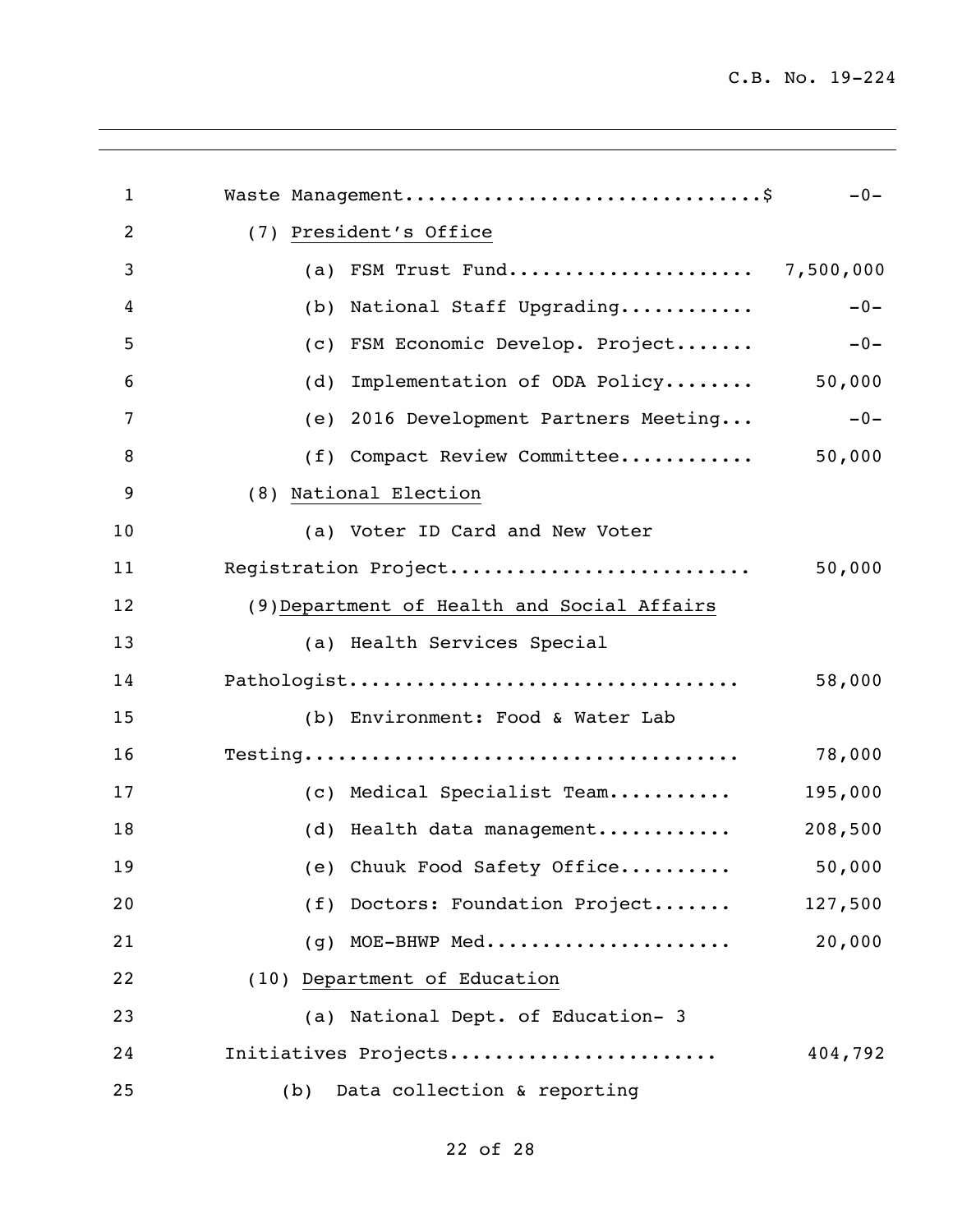| $\mathbf{1}$ | (SEG Initiative)\$ 556,074                        |
|--------------|---------------------------------------------------|
| 2            | (c) Teacher and Principal Academies<br>$-0-$      |
| 3            | (d) Aid to COM-FSM Students 260,000               |
| 4            | (11) Insurance Board                              |
| 5            | (a) Improve and Strengthen the                    |
| 6            | Country's Insurance Statutory and                 |
| 7            | Regulatory Framework<br>$-0-$                     |
| 8            | (b) In-House Consultant/ On Site                  |
| 9            | Examination and Investigation of Affairs          |
| 10           | of Captive Insurance<br>$-0-$                     |
| 11           | (12) Other Capital and Human Resource Development |
| 12           | (a) FSM Mission Repair and Maintenance<br>$-0-$   |
| 13           | (b) State Judiciaries: Renovation of              |
| 14           | Chuuk State Supreme Court<br>25,000               |
| 15           | (c) Upgrade: FSM internet to fiber                |
| 16           | $-0-$                                             |
| 17           | [(d) Legal and Advocacy Services:                 |
| 18           | Washington, D.C., to provide                      |
| 19           | independent advice in support of the              |
| 20           | Joint Committee on Compact Review                 |
| 21           | and Planning (JCRP) and Compact-                  |
| 22           | related activities of all branches                |
| 23           |                                                   |
| 24           | [(e)](d) Congress Committee Room                  |
| 25           | 105,687"                                          |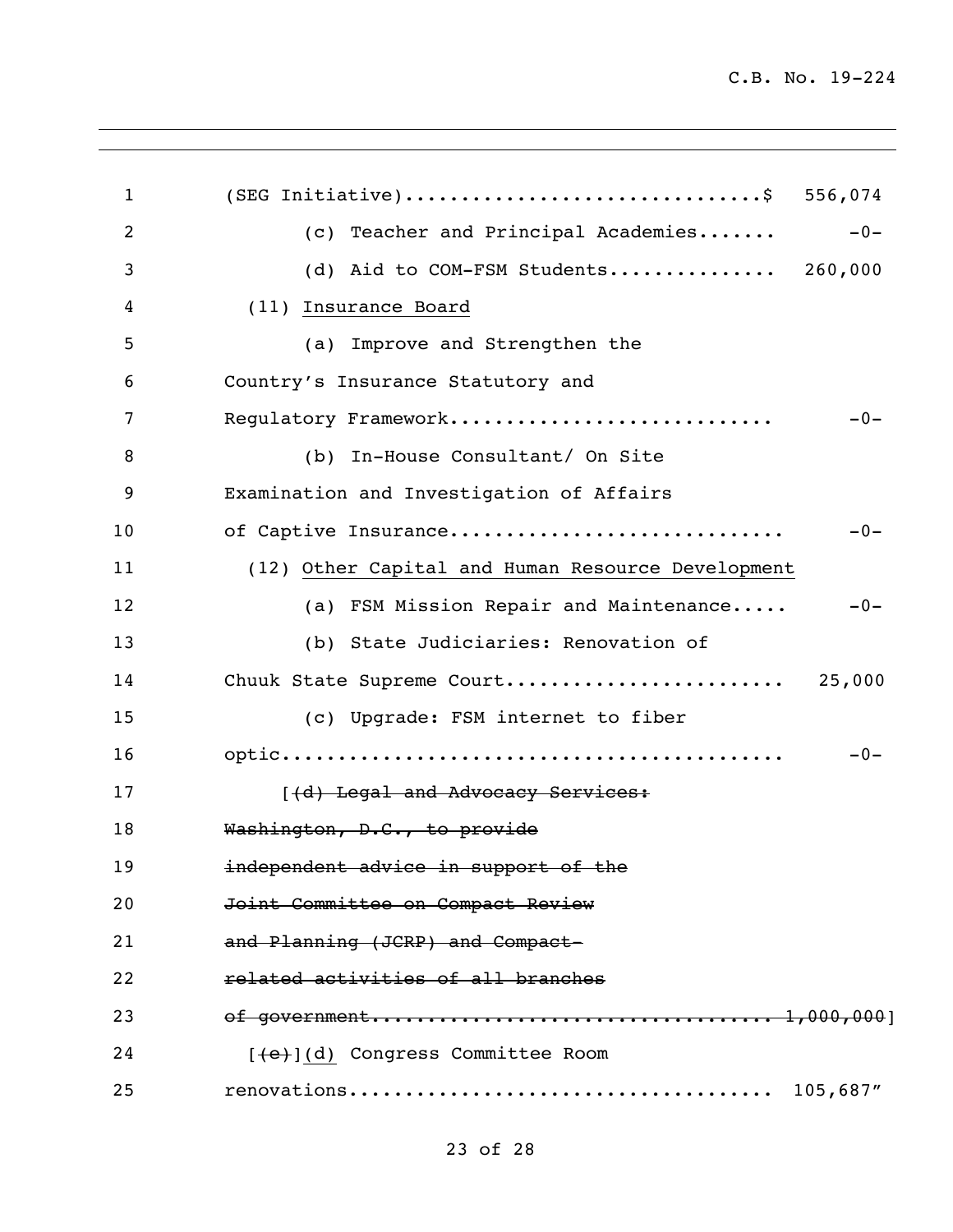1 Micronesia for fiscal year [2016] 2017 shall be as follows: (1) Executive Branch ...................... **469** (2) Legislative Branch .................... **63** (3) Judiciary Branch ...................... **35** (4) Public Auditor ........................ **21** (5) Agencies (a) National Oceanic Resource Management Authority............................. **11** (b) FSM Banking Board...................... **4** (c) FSM Insurance Board ................... **5** (d) National Postal Services............... **40** (6) Special Programs (a) National Election Commission Office.... **13**" Section 8. Section 10 of Public Law No. 19-118 is hereby amended to read as follows: "Section 10. Employment Ceilings. The maximum number of positions for each branch and agency of the National Government of the Federated States of Micronesia for fiscal year [2016] 2017 shall be as follows: (1) Executive Branch ...................... **469** (2) Legislative Branch ..................... **63** (3) Judiciary Branch ....................... **35** (4) Public Auditor ......................... **21** (5) Agencies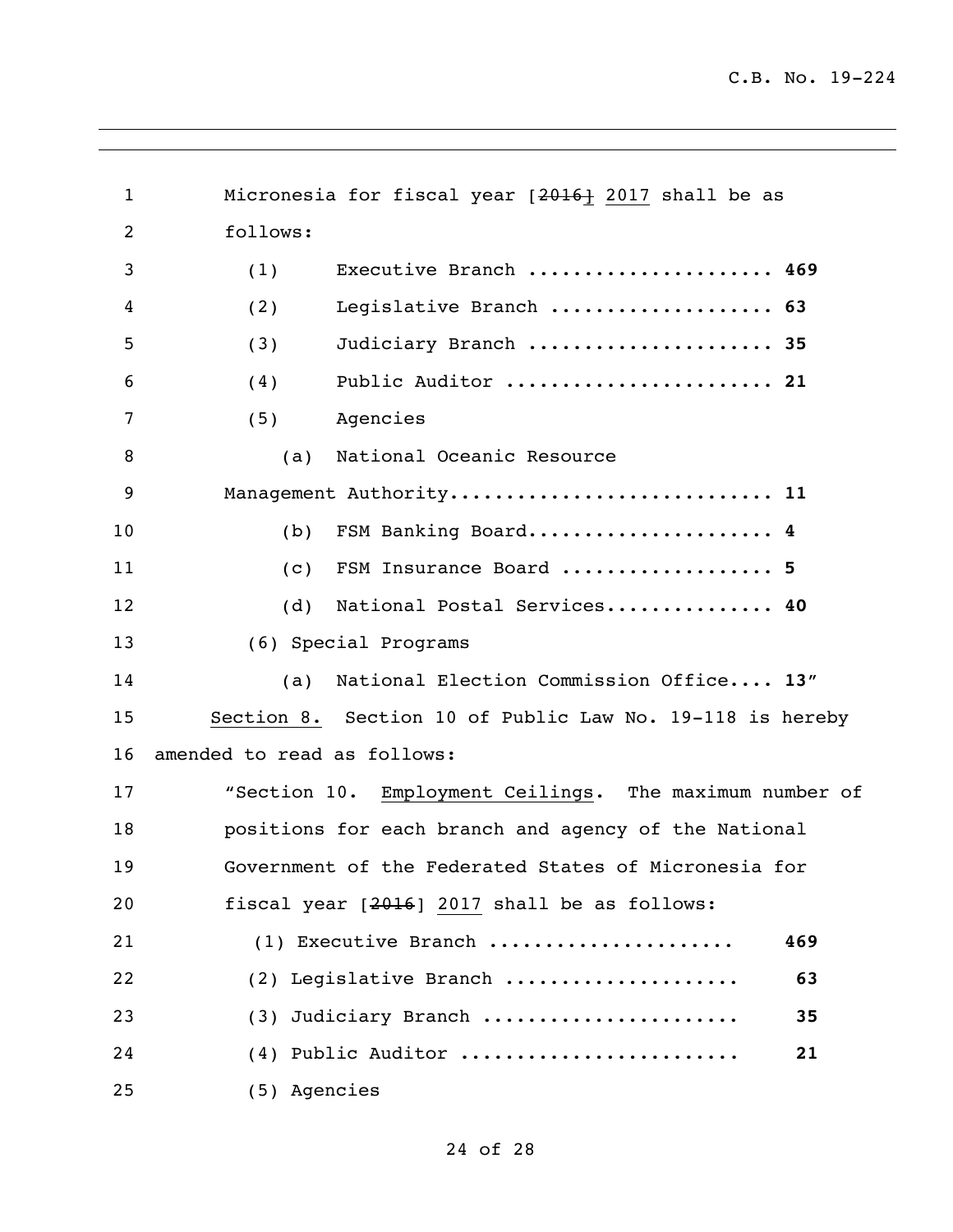| $\mathbf{1}$   | National Oceanic Resource<br>(a)                     |
|----------------|------------------------------------------------------|
| $\overline{2}$ | Management Authority<br>11                           |
| 3              | $\overline{\mathbf{4}}$<br>FSM Banking Board<br>(b)  |
| 4              | 5<br>FSM Insurance Board<br>(c)                      |
| 5              | (d)<br>National Postal Services<br>40                |
| 6              | (6) Special Programs                                 |
| $\overline{7}$ | (a) National Election Commission Office<br>13"       |
| 8              | Section 9. Section 12 of Public Law 19-118 is hereby |
| 9              | amended to read as follows:                          |
| 10             | "Section 12. Allotment and Management of Funds and   |
| 11             | Lapse Dates.                                         |
| 12             | (1) General provisions.                              |
| 13             | (a) All funds appropriated by this act shall         |
| 14             | be allotted, managed, administered and accounted for |
| 15             | in accordance with applicable law, including, but    |
| 16             | not limited to, the Financial Management Act of      |
| 17             | 1979.                                                |
| 18             | (b) The allottees shall be responsible for           |
| 19             | ensuring that these funds, or so much thereof as may |
| 20             | be necessary, are used solely for the purposes       |
| 21             | specified in this act, and that no obligations are   |
| 22             | incurred in excess of the sums appropriated.         |
| 23             | (2) Allottees. The allottees of the funds            |
| 24             | appropriated by this act are as follows:             |

## of 28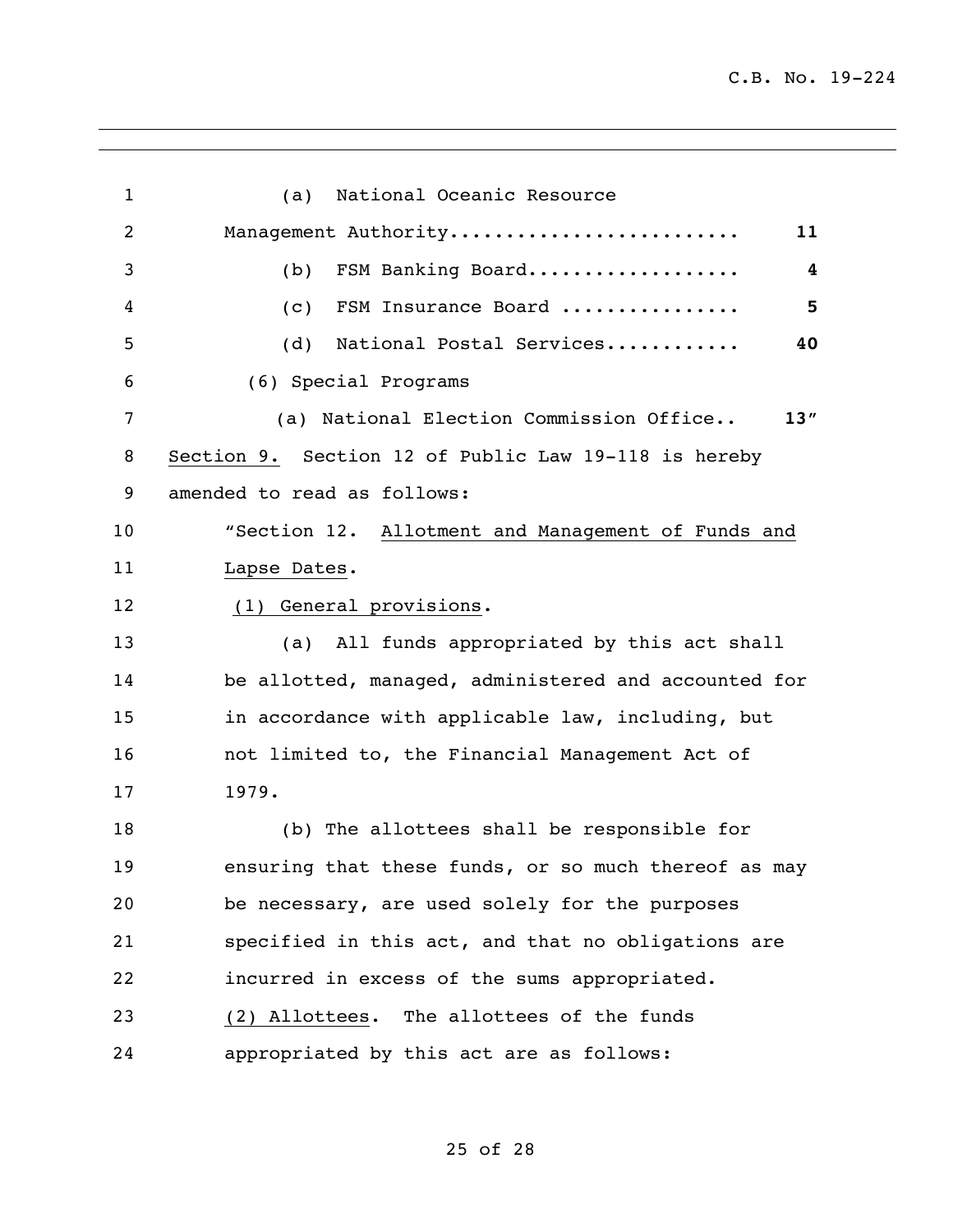(a) Section 2 - the allottee of these funds shall be the President of the Federated States of Micronesia; (b) Section 3 - the allottee of these funds shall be the Speaker of the Congress of the Federated States of Micronesia; (c) Section 4 – the allottee of these funds shall be the Chief Justice of the Supreme Court of 9 the Federated States of Micronesia; (d) Section 5 – the allottee of these funds shall be the Public Auditor of the Federated States of Micronesia; (e) Sections 6 through 9 - the allottee of these funds shall be the President of the Federated States of Micronesia; PROVIDED, HOWEVER, that for the following subsections of sections 8 through 9 of this act: 18 (i) Section  $8(1)(q)(ii)$  – the allottee of these funds shall be the Chair of the Joint Committee on Compact Review and Planning (JCRP);  $\frac{1}{1}$  (ii) Section 8(6)(g) – the allottee shall be the President of the College of Micronesia – FSM;  $\leftarrow$   $\leftarrow$   $\leftarrow$   $\leftarrow$  (iii) Section 8 (9)(a) through (v) - the allottee of these funds shall be the Speaker of the Congress of the Federated States of Micronesia;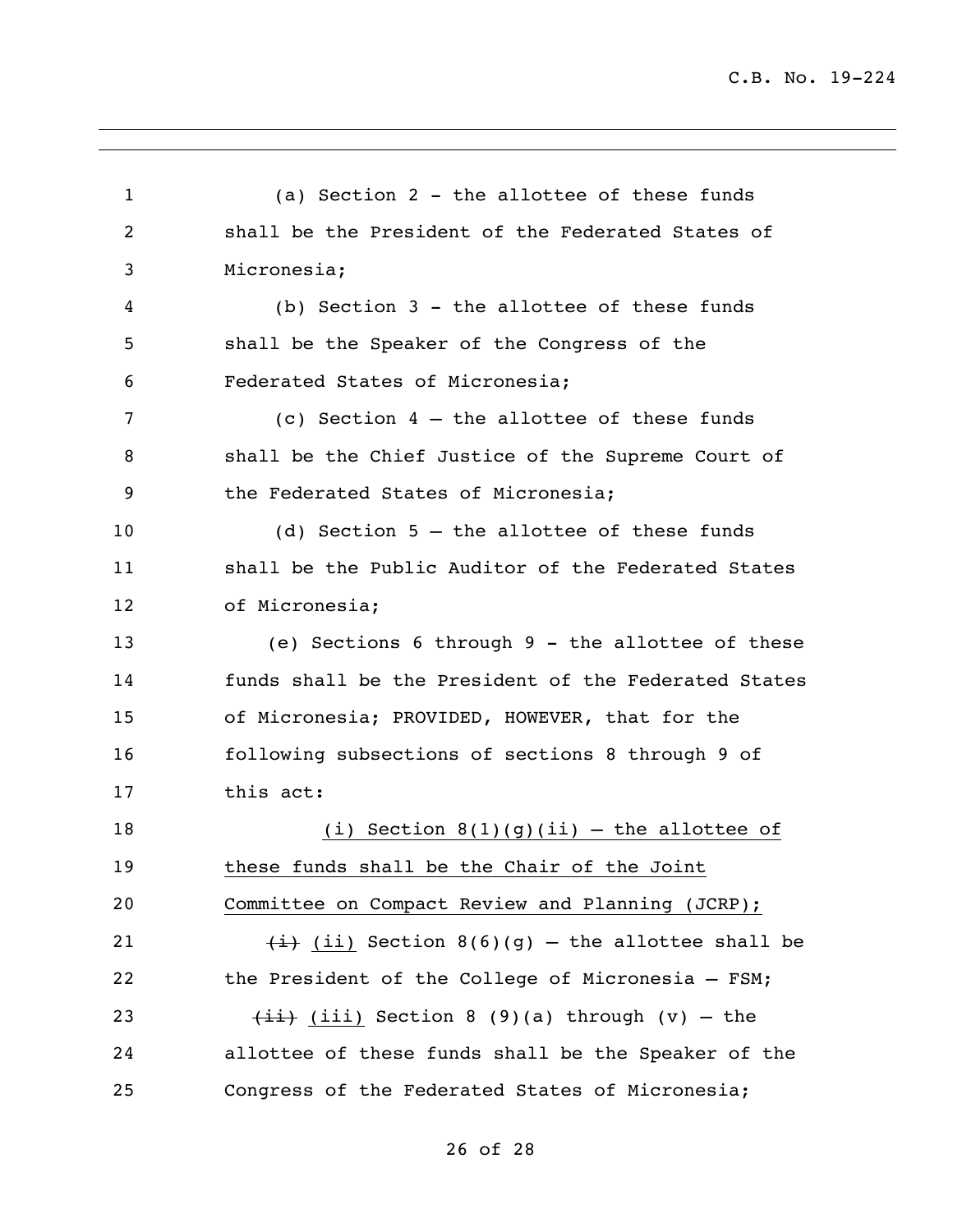| $\mathbf 1$    | $\overline{4i}$ (iv) Section 8(12)(a) through (d) - the            |
|----------------|--------------------------------------------------------------------|
| $\overline{c}$ | allottee of these funds shall be the Chief Justice                 |
| 3              | of the respective State Supreme Court;                             |
| 4              | $\overline{+iv}$ (v) Section 8(12)(o) – the allottee of these      |
| 5              | funds shall be the Governor of the respective                      |
| 6              | States;                                                            |
| 7              | $\overline{y}$ (vi) Section 8(12)(p) – the allottee of these       |
| 8              | funds shall be the Governor of the State of Yap;                   |
| 9              | $\overline{(+i\cdot)}$ (vii) Section 9(1)(a) through (c) - the     |
| 10             | allottee of these funds shall be the President of                  |
| 11             | the College of Micronesia-FSM;                                     |
| 12             | $\overline{y}$ (viii) Section 9(4)(b) through (e) - the            |
| 13             | allottee of these funds shall be the Governor of the               |
| 14             | respective States;                                                 |
| 15             | $\overline{(v)}$ (ix) Section 9(12)(b) – the allottee of           |
| 16             | these funds shall be the Chief Justice of the Chuuk                |
| 17             | State Supreme Court.                                               |
| 18             | (3) Lapse date. The authority of the allottees to obligate         |
| 19             | funds appropriated by this act shall lapse as of September 30,     |
| 20             | 2017; PROVIDED, HOWEVER, that the funds appropriated under section |
| 21             | 9 of this act shall not lapse."                                    |
| 22             |                                                                    |
| 23             |                                                                    |
| 24             |                                                                    |
| 25             |                                                                    |